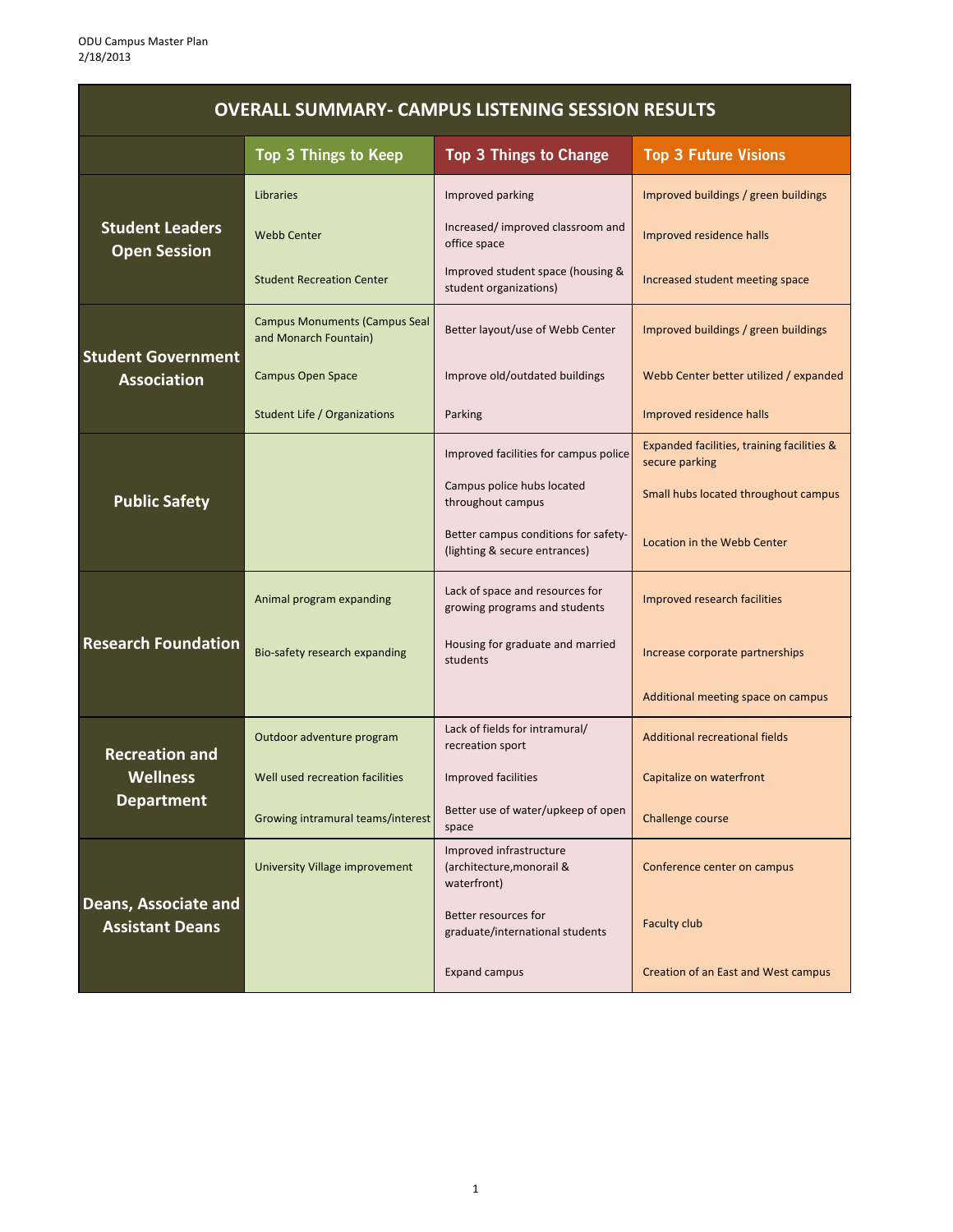ODU Campus Master Plan 2/18/2013

|                                                         | <b>Top 3 Things to Keep</b>         | <b>Top 3 Things to Change</b>                                | <b>Top 3 Future Visions</b>                                                        |
|---------------------------------------------------------|-------------------------------------|--------------------------------------------------------------|------------------------------------------------------------------------------------|
|                                                         | <b>Kaufman Mall</b>                 | Monorail, transportation and<br>parking                      | <b>Additional open space</b>                                                       |
| <b>Staff Open Forum #1</b>                              | <b>Monarch Fountain</b>             | Use of Webb Center                                           | Improved crossing / bridge across<br><b>Hampton Boulevard</b>                      |
|                                                         | <b>Webb Center</b>                  | Outdated infrastructure - (Gresham<br>& Rogers Hall)         | Updated campus buildings / unifying<br>architectural style                         |
| <b>Education</b>                                        | <b>Kaufman Mall</b>                 | Hampton Boulevard crossing                                   | Expand partnerships with businesses                                                |
| <b>Foundation, Athletic</b><br><b>Foundation, Comm.</b> | <b>Football Stadium</b>             | Monorail                                                     | Enhance research / research facilities                                             |
| Dev. Corp., Alumni<br><b>Association</b>                | <b>Foreman Field</b>                | Cohesive building<br>styles/architecture                     | <b>Expanded football stadium</b>                                                   |
|                                                         | <b>Kaufman Mall</b>                 | Parking                                                      | <b>Expanded Greek life / housing</b>                                               |
| <b>Student Open Forum</b>                               | Quad                                | <b>Webb Center</b>                                           | Expanded recreational athletic fields                                              |
|                                                         | <b>Whitehurst Beach</b>             | Additional recreation/intramural<br>fields                   | Better / additional dining options                                                 |
|                                                         | Football program                    | Improved use of the University<br>Village area               | Improved regional connections                                                      |
| <b>Real Estate</b><br><b>Foundation</b>                 | <b>Basketball program</b>           | Growth of campus-expand<br>partnerships regional connections | <b>Retail anchor for University Village</b>                                        |
|                                                         | Increase in residential students    | Campus safety                                                | <b>Redevelopment of Larchmont</b><br>Elementary                                    |
|                                                         |                                     | Improved practice /playing facilities<br>for athletics       | Light rail to sports complex/stadiums                                              |
| <b>Athletics</b>                                        |                                     | Locate athletic arenas /practice<br>facilities on campus     | Advising/Academic Success Center for<br>athletes                                   |
|                                                         |                                     | Accommodations for student<br>athletes                       | Creation of housing for athletes                                                   |
|                                                         |                                     | Improve quality of life for student<br>population            | Improve quality of life for students                                               |
| <b>Faculty Senate</b><br><b>Executive Committee</b>     |                                     | Daytime and nighttime activities                             |                                                                                    |
|                                                         |                                     |                                                              |                                                                                    |
|                                                         | <b>Modeling and Simulation Labs</b> | <b>Powatan Sick Buildings</b>                                | Captioning in TED and Stadium/<br>Assistive Listening systems throughout<br>campus |
| <b>Education</b><br><b>Accessibility</b>                | Orchid house                        | Historic Buildings not used well/<br>need renovation         | Parking-each building to have dedicated<br><b>HC</b> parking                       |
|                                                         | Planetarium                         | <b>Science Buildings</b>                                     | Veterans/ Military to have centralized<br>program space                            |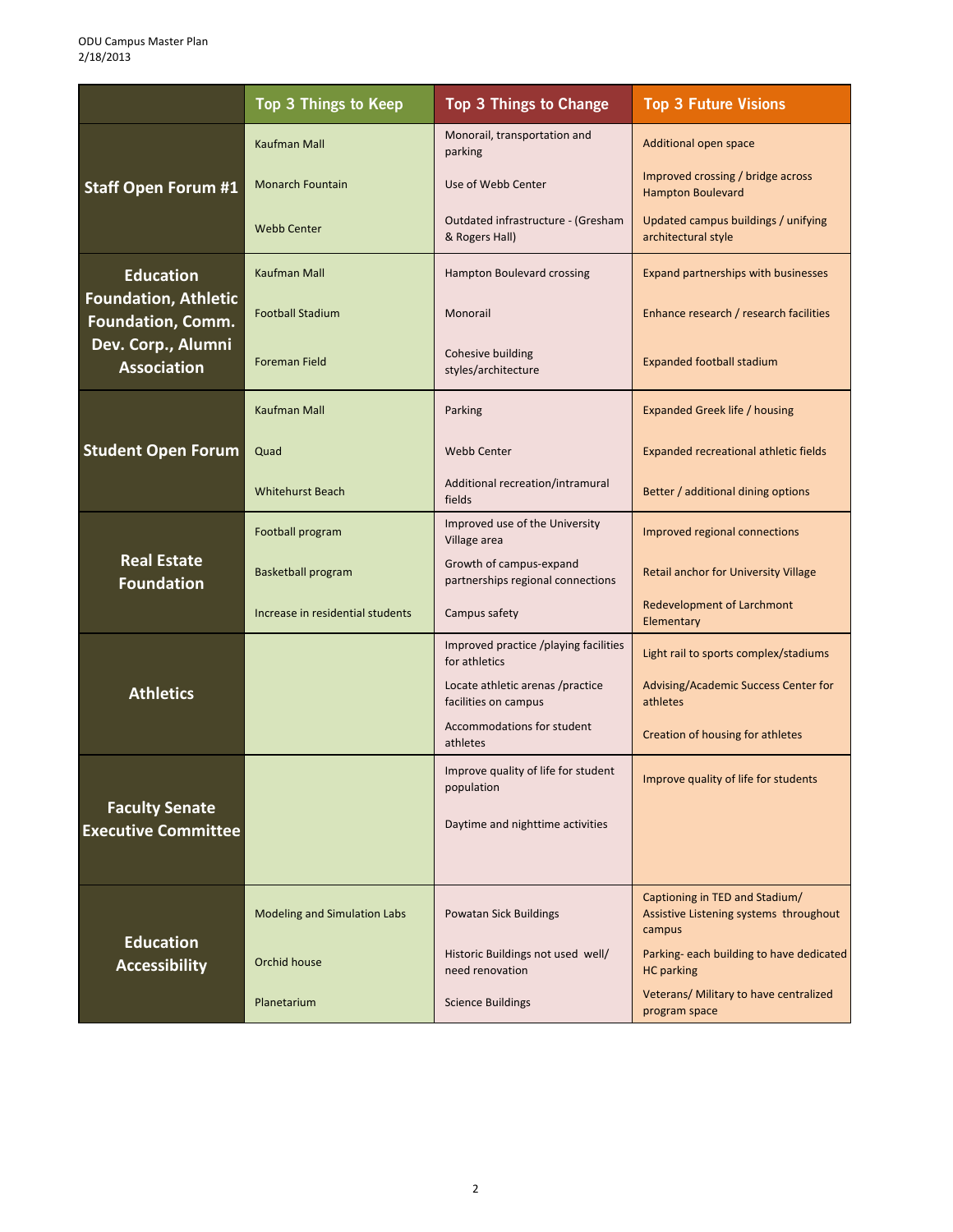|                                           | Top 3 Things to Keep                           | <b>Top 3 Things to Change</b>                                               | <b>Top 3 Future Visions</b>                                                                                               |
|-------------------------------------------|------------------------------------------------|-----------------------------------------------------------------------------|---------------------------------------------------------------------------------------------------------------------------|
|                                           | Lion Fountain                                  | <b>Improve Hampton Blvd Crossing</b>                                        | Light Rail/ Non Stop Campus Shuttle/<br><b>Campus Shuttle between Distance Sites</b><br>(RHEC) and Main campus            |
| <b>Staff Open Forum #2</b>                | <b>Kaufman Mall</b>                            | Renovate Webb Center/ New<br><b>Student Center</b>                          | <b>Conference Center/ Meeting Spaces</b>                                                                                  |
|                                           | <b>Forman Field</b>                            | Lite Rail Service to campus/ Remove<br>Mag-Lev                              | Additional Landscaping/gardens/green<br>spaces/ recreation spaces                                                         |
|                                           | <b>Kaufman Mall</b>                            | Better Public Transit/ Light Rail                                           | Convention Center/ Conference Center/<br>Meeting Rooms/ Waterfront Venue for<br><b>Weddings</b>                           |
| <b>Faculty Open Forum</b><br>#1           | Foreman Field/Stadium                          | <b>Adequate Parking</b>                                                     | Additional Student life space/Meeting<br>space for student use                                                            |
|                                           | Natural/Open Spaces/Green<br>Spaces/Landscapes | Attractive campus/ natural beauty/<br>Green Space/ More outdoor gardens     | <b>Better Shopping/ Greater Accessibility to</b><br>Big Box stores (Target Wal-Mart)/<br>Grocery/ Trader Joes near campus |
|                                           | <b>Learning Commons</b>                        | Classroom Space-New/more/<br>Flexible/ Studio type/Larger Health<br>Science | Additional green space/ gardens/<br>Landscaped sitting area                                                               |
| <b>Department Chairs</b>                  | Green Space/ Open Space/<br>Gardens            | Office space/ Faculty and Grad<br>student/ Health Science New               | Adequate Office space for full time<br>faculty/ Office Space that is conducive<br>to research and student interaction     |
|                                           | <b>Recreation/ Wellness Center</b>             | Large Meeting space Multi purpose<br>Flexible space                         | Architectural Branding / Distinctive<br><b>Buildings- Traditional/ Contemporary</b>                                       |
|                                           | <b>Foreman Field</b>                           | <b>Facades of buildings</b>                                                 | Campus "Architecture"                                                                                                     |
| <b>Board of Visitor</b><br><b>Retreat</b> | Kaufman mall                                   | <b>Monorail-Remove</b>                                                      | <b>Campus Entrance/ Gateway</b>                                                                                           |
|                                           | Lion Fountain                                  | Webb Center Is confusing                                                    | Event Drop of and Pick up zones<br>throughout campus                                                                      |
|                                           | <b>Webb Center</b>                             | Not enough parking                                                          | More Housing/ More single rooms suite<br><b>Residences</b>                                                                |
| <b>Student Open Forum</b><br>#2           | <b>Kaufman Hall</b>                            | Housing / Freshman housing/<br>Renovate Gresham, Rogers and<br>Powhatan     | <b>Ballroom/ Meeting/ Event Space</b>                                                                                     |
|                                           | Lion Foutain                                   | <b>Public Transportation</b>                                                | Larger study Rooms in Student union                                                                                       |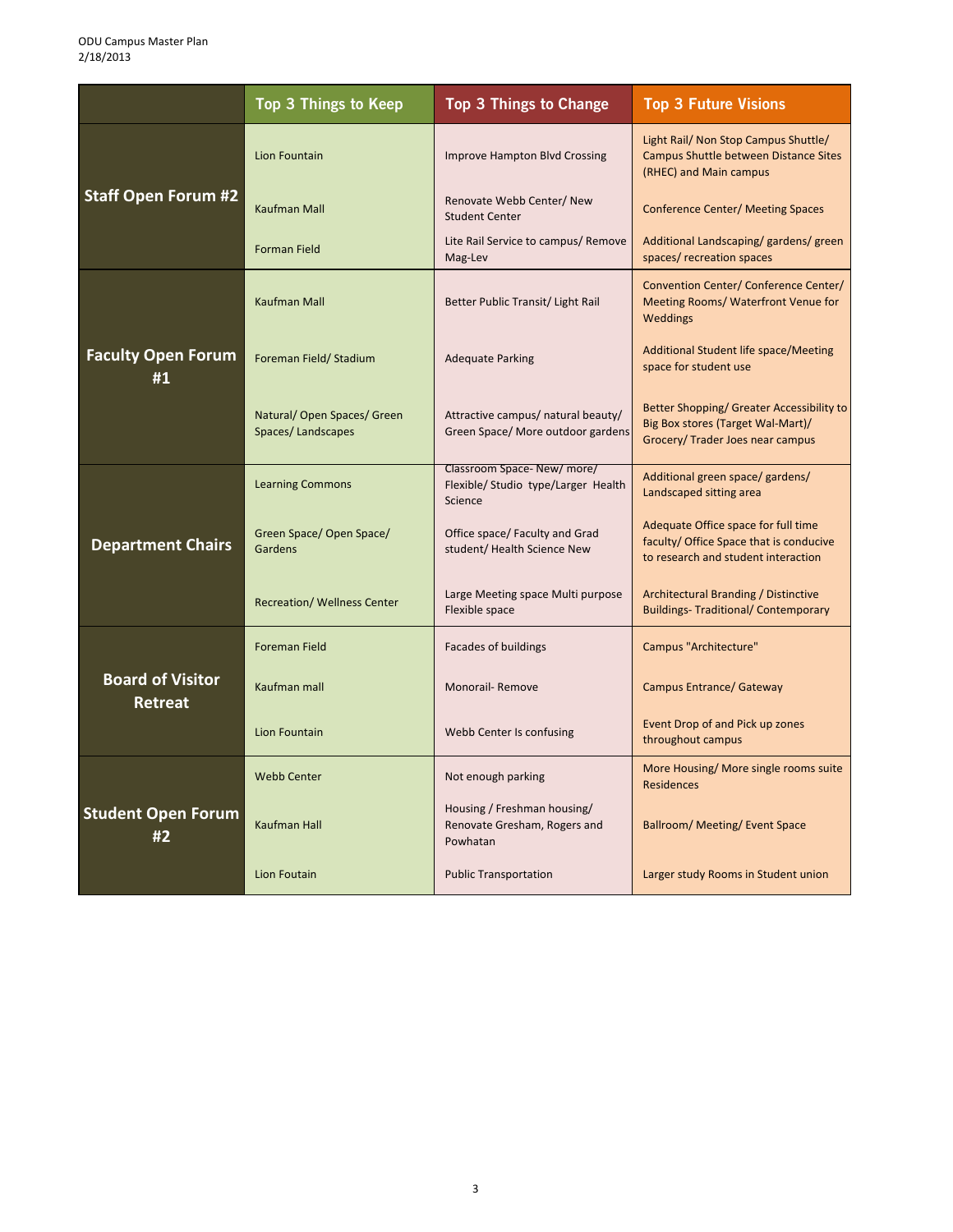|                         | <b>Top 3 Things to Keep</b>                                                                                                                                                                                                                  | <b>Top 3 Things to Change</b>                                                                                                                                                                      | <b>Top 3 Future Visions</b>                                                                                                                                                                                                                                                                                                                                       |
|-------------------------|----------------------------------------------------------------------------------------------------------------------------------------------------------------------------------------------------------------------------------------------|----------------------------------------------------------------------------------------------------------------------------------------------------------------------------------------------------|-------------------------------------------------------------------------------------------------------------------------------------------------------------------------------------------------------------------------------------------------------------------------------------------------------------------------------------------------------------------|
|                         | Green spaces on campus, Lots of<br>trees, Open space, Ample areas<br>for recreation and open outdoor<br>spaces, use regional plants<br>landscaping, Ample areas for<br>recreation and open outdoor<br>spaces, Landscape, flowers,<br>benches | <b>Crossing Hampton Blvd./Improve</b><br>link between University Village and<br>the main part of campus/ Reduce<br><b>Traffic on Hampton</b>                                                       | Recreation - Add another gym and<br>residence hall, Ice rink, Additional<br>recreation facilities, smaller satellite<br>gyms, New recreation center, Open<br>space Outdoor hangouts for sports,<br>cookouts, etc., Recreation Outdoor<br>swimming pool - Olympic size, Skating<br>park so the students will stop their<br>antics in the way of pedestrian traffic |
| <b>Faculty Forum #2</b> | Lion statue/ Fountain                                                                                                                                                                                                                        | Parking needs to be expanded so<br>that it is cheaper, more accessible<br>and more available, More dedicated<br>faculty parking                                                                    | Transit-Access to city centers, HRT light<br>rail through Ghent, campus, up<br>Hampton to Norfolk Naval Station, Light<br>rail connection, More transit hubs,<br>Public transit linkage w/class schedule                                                                                                                                                          |
|                         | Kaufman mall                                                                                                                                                                                                                                 | Add a visitor/ welcome center,<br><b>Admissions (Rollins Hall)-</b><br>presentation space, welcome area,<br>meeting space, Enhance admissions<br>building to excite interested and<br>new students | Ballroom for social functions,<br>Conference center, auditorium for 600,<br>More meeting space for commuting and<br>campus constiuents                                                                                                                                                                                                                            |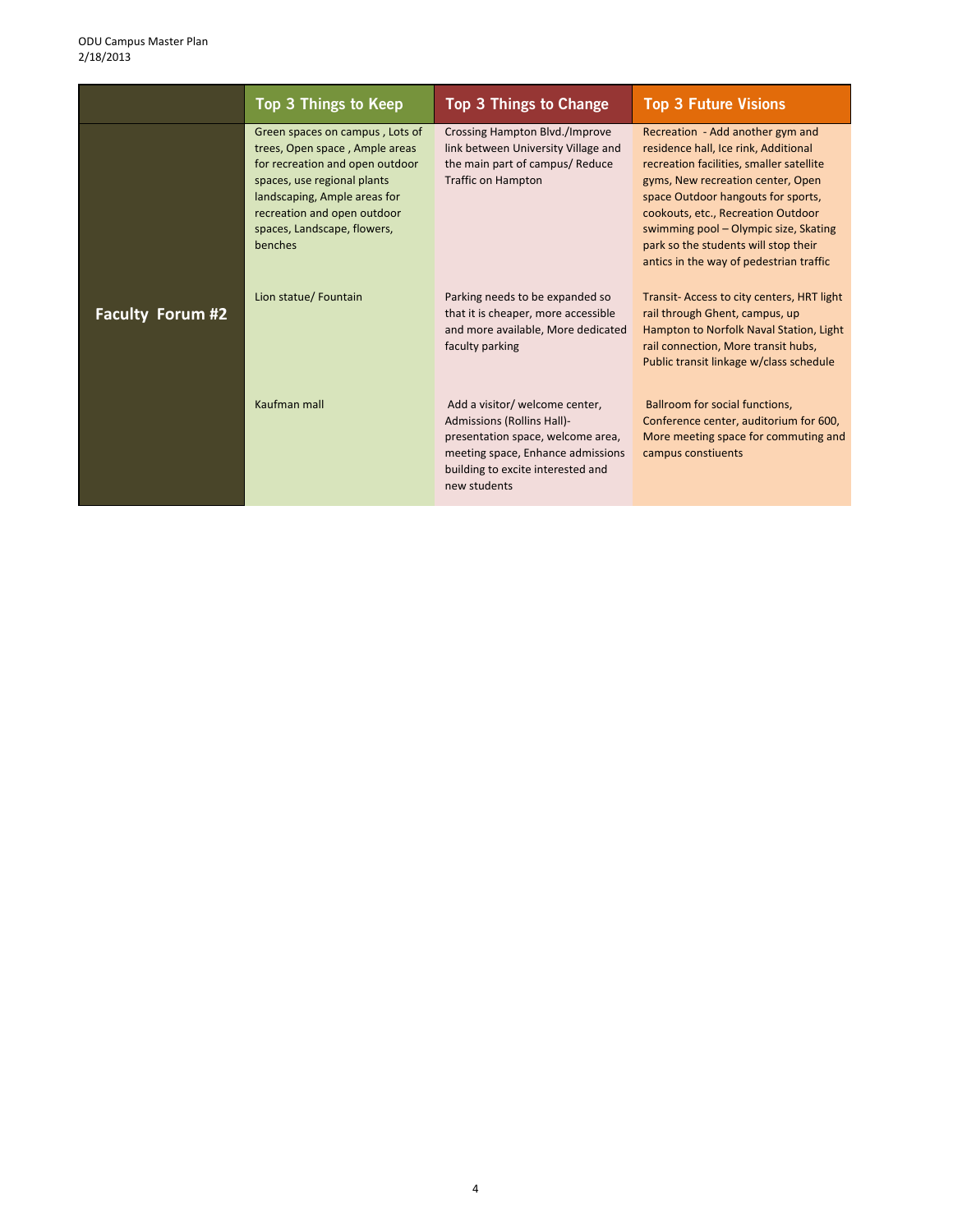|       | No.<br><b>Occurrences</b> |
|-------|---------------------------|
|       |                           |
| dings | 12                        |
|       | 8                         |
| e     | $\overline{7}$            |
|       | 5                         |
|       | 5                         |
|       | 5                         |
|       | $\overline{a}$            |
|       | $\overline{a}$            |
|       | $\overline{\mathbf{r}}$   |
| 1     | 3                         |
| ₽r    | 3                         |
|       | $\overline{2}$            |
|       | $\mathbf{1}$              |
|       | $\mathbf{1}$              |
|       | $\mathbf{1}$              |

| <b>Responses</b>                        | No.<br><b>Occurrences</b> | <b>Responses</b>                       |   |
|-----------------------------------------|---------------------------|----------------------------------------|---|
| Libraries                               | 20                        | Parking                                | 3 |
| <b>Webb Center</b>                      | 15                        | Office / Classroom Space               | 1 |
| <b>Student Recreation Center</b>        | 10                        | Lack of Student Organization Space     |   |
| Accessibility                           | 8                         | <b>Student Advising</b>                |   |
| Stadium                                 | 6                         | <b>Student Housing</b>                 |   |
| <b>Athletic Areas</b>                   | 6                         | <b>Shuttle Service</b>                 | 6 |
| <b>Student Diversity</b>                | 6                         | <b>Class Schedules</b>                 |   |
| <b>Ted Constant Convocation Center</b>  | 5                         | <b>Dining Options</b>                  |   |
| <b>Student Housing</b>                  | 5                         | <b>Webb Center</b>                     |   |
| <b>Learning Commons</b>                 | 4                         | Campus Pathways                        |   |
| <b>Kaufman Mall</b>                     | 4                         | <b>Expanded Greek Housing</b>          | 3 |
| <b>University Village</b>               | 4                         | <b>Green Buildings</b>                 | 3 |
| <b>Campus Seal and Monarch Fountain</b> | 4                         | <b>Outdated buildings</b>              |   |
| <b>Academic Programs</b>                | 3                         | Stadium                                |   |
| <b>Newly Constructed Buildings</b>      | 3                         | Transportation                         |   |
| Parking                                 | 2                         | Campus Safety / Security               |   |
| <b>Student Lounge/Study Areas</b>       | 2                         | Monorail                               |   |
| Open Space                              | 2                         | Venue Space                            |   |
| Faculty                                 | 1                         | <b>Old Buildings</b>                   |   |
| <b>Career Management Center</b>         | 1                         | <b>Ted Constant Convocation Center</b> |   |
| <b>Campus Aesthetics</b>                | 1                         | <b>Study Areas</b>                     |   |
| <b>Green Buildings</b>                  | 1                         | <b>Green Space</b>                     |   |
| <b>Education Department</b>             | 1                         | <b>Hampton Boulevard</b>               |   |
| <b>Business College</b>                 | 1                         | Diversity                              |   |
|                                         |                           | Ctudont Docraption Contor              |   |

| No.<br><b>Occurrences</b> | <b>Responses</b>                       | No.<br><b>Occurren</b> |
|---------------------------|----------------------------------------|------------------------|
| 20                        | Parking                                | 31                     |
| 15                        | Office / Classroom Space               | 12                     |
| 10                        | Lack of Student Organization Space     | 11                     |
| 8                         | <b>Student Advising</b>                | 11                     |
| 6                         | <b>Student Housing</b>                 | 11                     |
| 6                         | <b>Shuttle Service</b>                 | 6                      |
| 6                         | <b>Class Schedules</b>                 | 5                      |
| 5                         | <b>Dining Options</b>                  | 5                      |
| 5                         | <b>Webb Center</b>                     | $\overline{4}$         |
| 4                         | <b>Campus Pathways</b>                 | 4                      |
| 4                         | <b>Expanded Greek Housing</b>          | 3                      |
| 4                         | <b>Green Buildings</b>                 | 3                      |
| 4                         | <b>Outdated buildings</b>              | 3                      |
| 3                         | Stadium                                | 3                      |
| 3                         | Transportation                         | $\overline{2}$         |
| $\overline{2}$            | <b>Campus Safety / Security</b>        | $\overline{2}$         |
| $\overline{2}$            | Monorail                               | $\overline{2}$         |
| $\overline{2}$            | <b>Venue Space</b>                     | $\mathbf{1}$           |
| $\mathbf{1}$              | <b>Old Buildings</b>                   | $\mathbf{1}$           |
| $\mathbf{1}$              | <b>Ted Constant Convocation Center</b> | $\mathbf{1}$           |
| $\mathbf{1}$              | <b>Study Areas</b>                     | $\mathbf{1}$           |
| $\mathbf{1}$              | <b>Green Space</b>                     | $\mathbf{1}$           |
| $\mathbf{1}$              | <b>Hampton Boulevard</b>               | $\mathbf{1}$           |
| $\mathbf{1}$              | Diversity                              | $\mathbf{1}$           |
|                           | <b>Student Recreation Center</b>       | $\mathbf{1}$           |
|                           | Signage                                | $\mathbf{1}$           |

## **Things to Keep Things to Change Things to Change Things to Change Things to Things to Change Things to Change Things to Change Things to Change Things to Change Things to Change Things to Change Things to Change Things t**

## **CCCS**

Improved buildings / green build Improved residence halls Increased student meeting space Close knit campus community Expanded football arena Safer / more secure campus Improvements to open space Additional recreational fields More visible Greek community Improved transportation system Better utilization of Webb Cente Improved campus pathways Increase in student diversity Better handicap accessibility Parking improvements

## **Student Leader Forum**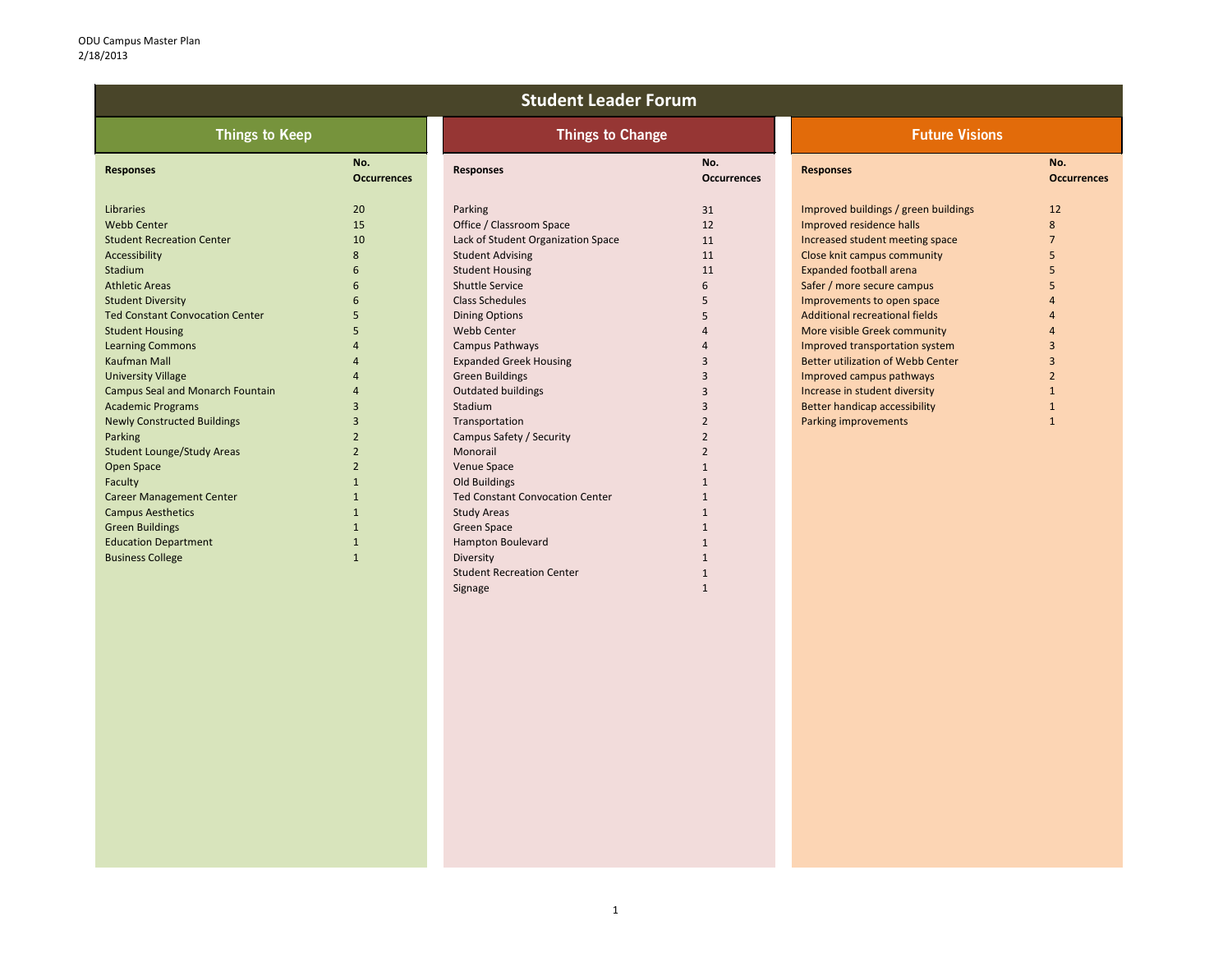| <b>Student Government Forum</b>                  |                           |                                   |                           |                                          |                           |  |
|--------------------------------------------------|---------------------------|-----------------------------------|---------------------------|------------------------------------------|---------------------------|--|
| <b>Things to Keep</b>                            |                           | <b>Things to Change</b>           |                           | <b>Future Visions</b>                    |                           |  |
| <b>Responses</b>                                 | No.<br><b>Occurrences</b> | <b>Responses</b>                  | No.<br><b>Occurrences</b> | <b>Responses</b>                         | No.<br><b>Occurrences</b> |  |
| <b>Campus Monuments (Campus Seal and Monarch</b> |                           |                                   |                           |                                          |                           |  |
| Fountain)                                        | 32                        | <b>Webb Center</b>                | 19                        | Improved buildings / green buildings     |                           |  |
| <b>Campus Open Space</b>                         | 21                        | Outdated buildings                | 18                        | Webb Center better utilized / expanded   |                           |  |
| <b>Student Life / Organizations</b>              | 12                        | <b>Parking Facilities</b>         | 13                        | Improved residence halls                 |                           |  |
| <b>Student Recreation Center</b>                 | 11                        | Campus Pathways                   | 8                         | University outreach / image              |                           |  |
| <b>Location of Webb Center</b>                   |                           | <b>Campus Space</b>               |                           | Improved open space                      |                           |  |
| <b>Newly Constructed Buildings</b>               |                           | <b>Recreational fields</b>        |                           | Pedestrian bridge over Hampton Boulevard |                           |  |
| Location of Library                              |                           | <b>Smoking Areas</b>              |                           | Improved transportation                  |                           |  |
| <b>University Village</b>                        |                           | Monorail                          |                           | Safer / more secure campus               |                           |  |
| Location of Campus / Connectivity                |                           | <b>Building Signage</b>           |                           | Parking                                  |                           |  |
| <b>Ted Constant Convocation Center</b>           |                           | <b>Student Organization Space</b> |                           | Expanded stadium                         |                           |  |
| Monorail                                         |                           | <b>Staffing</b>                   |                           | Increased student diversity              |                           |  |
| Dean's Office Located in Webb                    |                           |                                   |                           | More visible Greek community             |                           |  |
| <b>Location of Student Housing</b>               |                           |                                   |                           | Increased student meeting space          |                           |  |
| Professors                                       |                           |                                   |                           | Additional recreational fields           |                           |  |
| <b>Academic Programs</b>                         |                           |                                   |                           | Better utilization of University Village |                           |  |
| <b>ODU Football Arena</b>                        |                           |                                   |                           | Improved campus pathways                 |                           |  |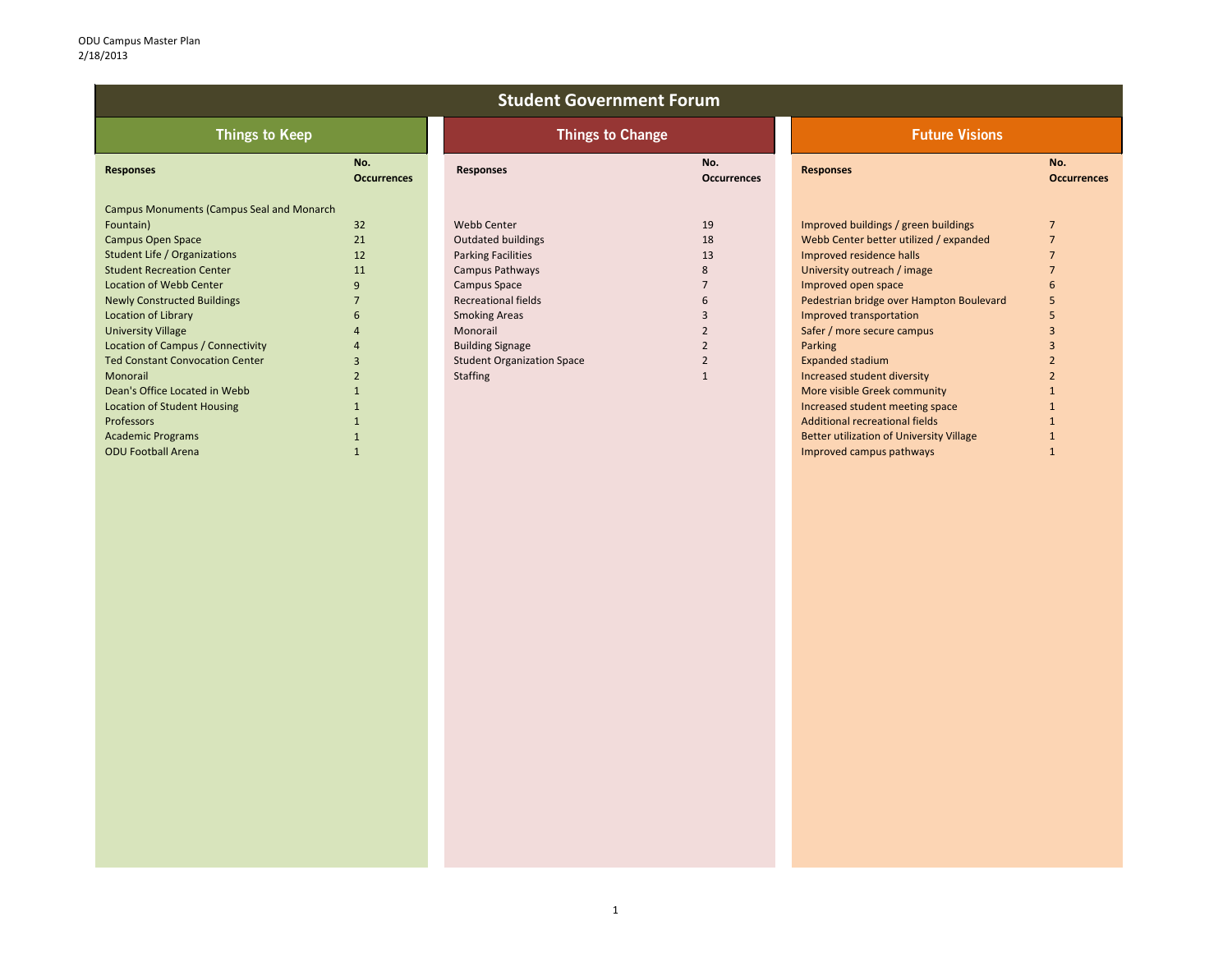| No.                |
|--------------------|
| <b>Occurrences</b> |

| <b>Public Safety</b>                          |                                                                                                                                                                                                                                                                                                                                                                                                                                                                                               |                                                                                                                                 |                                                                                                                                                                                                                       |                                          |  |
|-----------------------------------------------|-----------------------------------------------------------------------------------------------------------------------------------------------------------------------------------------------------------------------------------------------------------------------------------------------------------------------------------------------------------------------------------------------------------------------------------------------------------------------------------------------|---------------------------------------------------------------------------------------------------------------------------------|-----------------------------------------------------------------------------------------------------------------------------------------------------------------------------------------------------------------------|------------------------------------------|--|
| <b>Things to Keep</b>                         | <b>Things to Change</b>                                                                                                                                                                                                                                                                                                                                                                                                                                                                       |                                                                                                                                 | <b>Future Visions</b>                                                                                                                                                                                                 |                                          |  |
| No.<br><b>Responses</b><br><b>Occurrences</b> | <b>Responses</b>                                                                                                                                                                                                                                                                                                                                                                                                                                                                              | No.<br><b>Occurrences</b>                                                                                                       | <b>Responses</b>                                                                                                                                                                                                      | <b>N</b><br>O(                           |  |
|                                               | Police building too small for needs<br>Additional staff needed for growing population<br>Edge of campus too permeable<br>No locker rooms<br>Training space<br>Armory too small<br>Additional temporary holding cells<br>Collaboration with 911/Norfolk Police Dept.<br><b>Campus lighting</b><br>Hampton Boulevard crossing<br>Limited access for safety vehicles<br>Trouble is dispersed throughout campus<br>Physical environment<br>Garages have security problems<br>Additional equipment | $\overline{3}$<br>$2^{\circ}$<br>$\overline{2}$<br>-1<br>$\mathbf{1}$<br>$\mathbf{1}$<br>$\mathbf{1}$<br>1<br>1<br>$\mathbf{1}$ | Increase officer count<br>Expanded facilities, training facilities & secure park 1<br>Small hubs located throughout campus<br>Location in the Webb Center<br><b>Expand jurisdiction</b><br>Heightened campus identity | $\mathbf{1}$<br>$\mathbf{1}$<br>-1<br>-1 |  |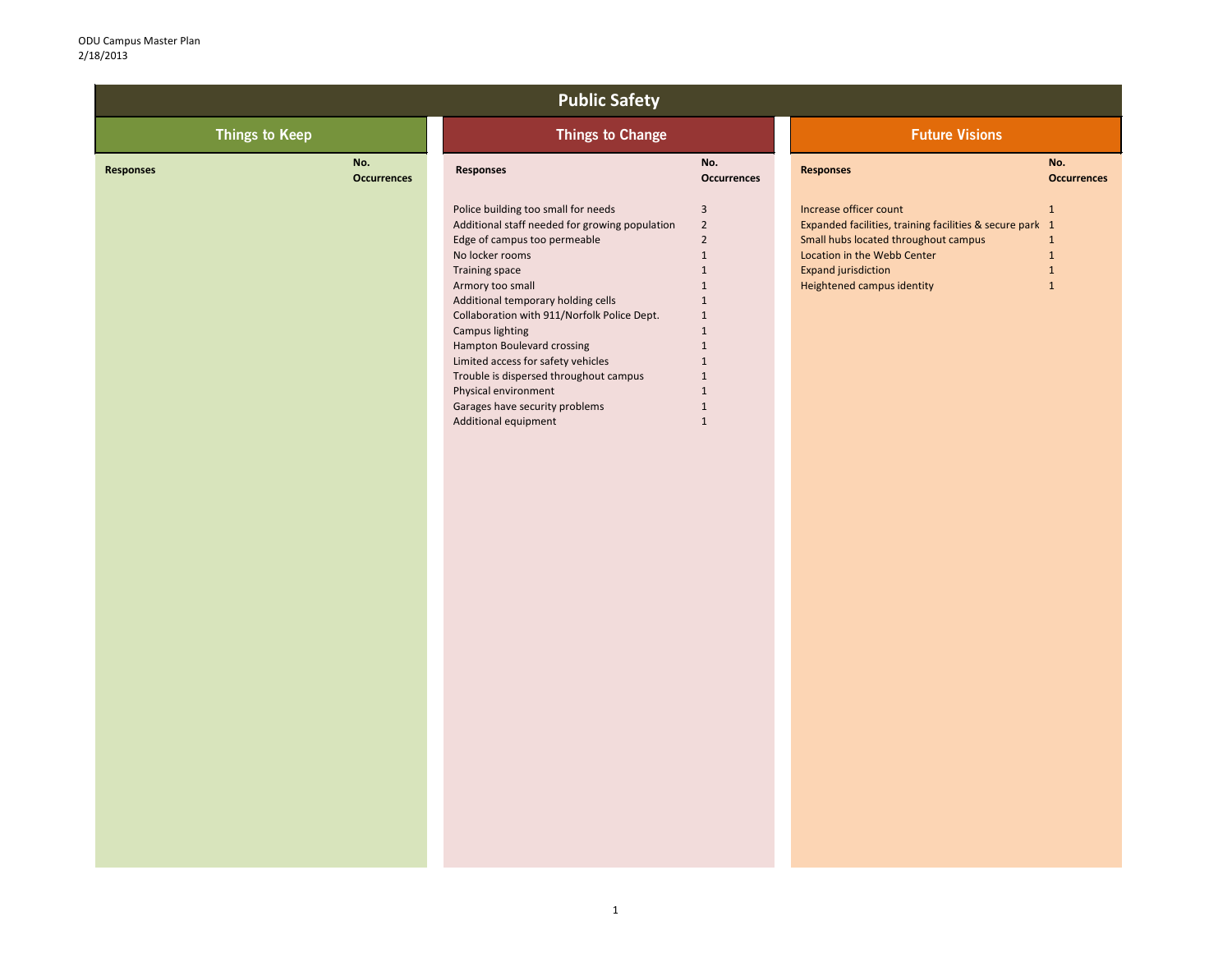| No.                |
|--------------------|
| <b>Occurrences</b> |
|                    |

| <b>Research Foundation</b>                                |                              |                                                                                                                                                                                                                                                                                                             |                                                                                                                                     |                                                                                                                                                 |                                                                  |
|-----------------------------------------------------------|------------------------------|-------------------------------------------------------------------------------------------------------------------------------------------------------------------------------------------------------------------------------------------------------------------------------------------------------------|-------------------------------------------------------------------------------------------------------------------------------------|-------------------------------------------------------------------------------------------------------------------------------------------------|------------------------------------------------------------------|
| <b>Things to Keep</b>                                     |                              | <b>Things to Change</b>                                                                                                                                                                                                                                                                                     |                                                                                                                                     | <b>Future Visions</b>                                                                                                                           |                                                                  |
| <b>Responses</b>                                          | No.<br><b>Occurrences</b>    | <b>Responses</b>                                                                                                                                                                                                                                                                                            | No.<br><b>Occurrences</b>                                                                                                           | <b>Responses</b>                                                                                                                                | No.<br>Occuri                                                    |
| Animal program expanding<br>Bio-safety research expanding | $\mathbf{1}$<br>$\mathbf{1}$ | Research growth dependent on ODU growth<br>Lack of space for growing programs<br>Corporate partnerships<br>Meeting spaces around campus<br>Space for grant writer in each college<br>Better resources (computers / medical imaging)<br>Housing for graduate/married students<br>Better utilization of space | $2\overline{ }$<br>$\overline{2}$<br>$\overline{2}$<br>$\mathbf{1}$<br>$\mathbf{1}$<br>$\mathbf{1}$<br>$\mathbf{1}$<br>$\mathbf{1}$ | Improved research facilities<br>Increase corporate partnerships<br>Additional meeting space on campus<br>Expanded housing for graduate students | $\overline{2}$<br>2 <sup>2</sup><br>$\mathbf{1}$<br>$\mathbf{1}$ |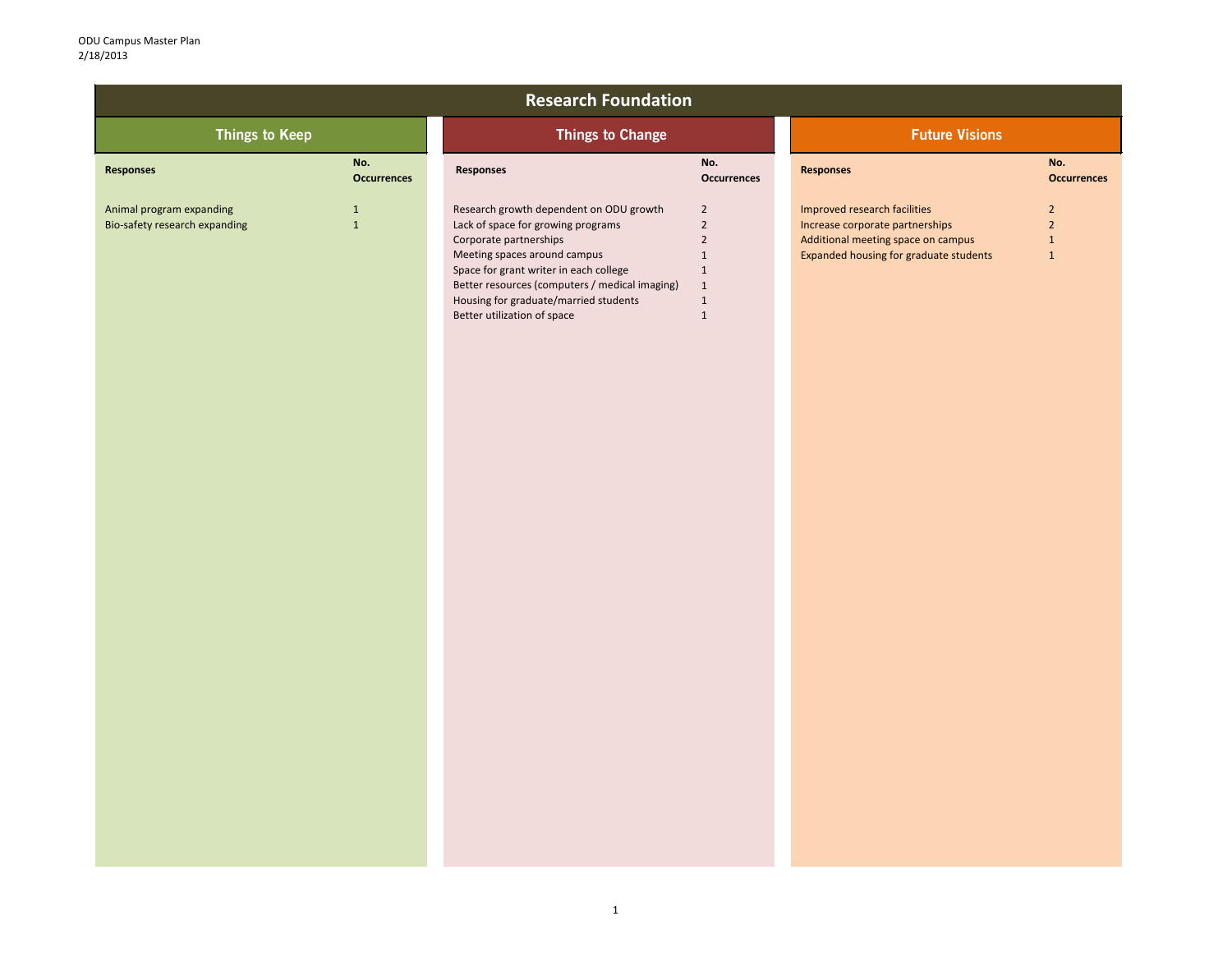| <b>Recreation Sports</b>                                                                                                                                |                                                                       |                                                                                                                                                                                                                                                                                                                                                                                     |                                                                                                                                                                          |                                                                                                                                                                                                                                                               |                                                                                                                              |  |
|---------------------------------------------------------------------------------------------------------------------------------------------------------|-----------------------------------------------------------------------|-------------------------------------------------------------------------------------------------------------------------------------------------------------------------------------------------------------------------------------------------------------------------------------------------------------------------------------------------------------------------------------|--------------------------------------------------------------------------------------------------------------------------------------------------------------------------|---------------------------------------------------------------------------------------------------------------------------------------------------------------------------------------------------------------------------------------------------------------|------------------------------------------------------------------------------------------------------------------------------|--|
| <b>Things to Keep</b>                                                                                                                                   |                                                                       | <b>Things to Change</b>                                                                                                                                                                                                                                                                                                                                                             |                                                                                                                                                                          | <b>Future Visions</b>                                                                                                                                                                                                                                         |                                                                                                                              |  |
| <b>Responses</b>                                                                                                                                        | No.<br><b>Occurrences</b>                                             | Responses                                                                                                                                                                                                                                                                                                                                                                           | No.<br><b>Occurrences</b>                                                                                                                                                | <b>Responses</b>                                                                                                                                                                                                                                              | No.<br><b>Occurrences</b>                                                                                                    |  |
| Well used recreation facilities<br>Growing intramural teams/interest<br>Outdoor adventure program<br>Registered dietitian on staff<br>Wellness programs | $\overline{2}$<br>2 <sup>2</sup><br>$\mathbf{1}$<br>1<br>$\mathbf{1}$ | Intramural field and courts<br>Outdated buildings<br>Parking on west campus<br>Degree programs in recreation space<br>Difficult wayfinding<br>Personal connection to students<br>Connection to water<br>Lack of available land<br>Safety at campus edge<br>Tennis center not well used by students<br>Unkempt landscape<br>Outdoor seating<br>Shared pool<br><b>Village Fitness</b> | $\overline{2}$<br>$2^{\circ}$<br>$\overline{2}$<br>$\mathbf{1}$<br>1<br>$\mathbf{1}$<br>1<br>1<br>$\mathbf{1}$<br>$\mathbf{1}$<br>$\mathbf{1}$<br>1<br>$\mathbf{1}$<br>1 | Create destination campus<br><b>Additional recreational fields</b><br>Improved way finding<br>Capitalize on waterfront<br>Establish close knit campus community<br>Parking on West side of campus<br>Challenge course<br>Wellness rooms located across campus | $\mathbf{1}$<br>$\mathbf{1}$<br>$\mathbf{1}$<br>$\mathbf{1}$<br>$\mathbf{1}$<br>$\mathbf{1}$<br>$\mathbf{1}$<br>$\mathbf{1}$ |  |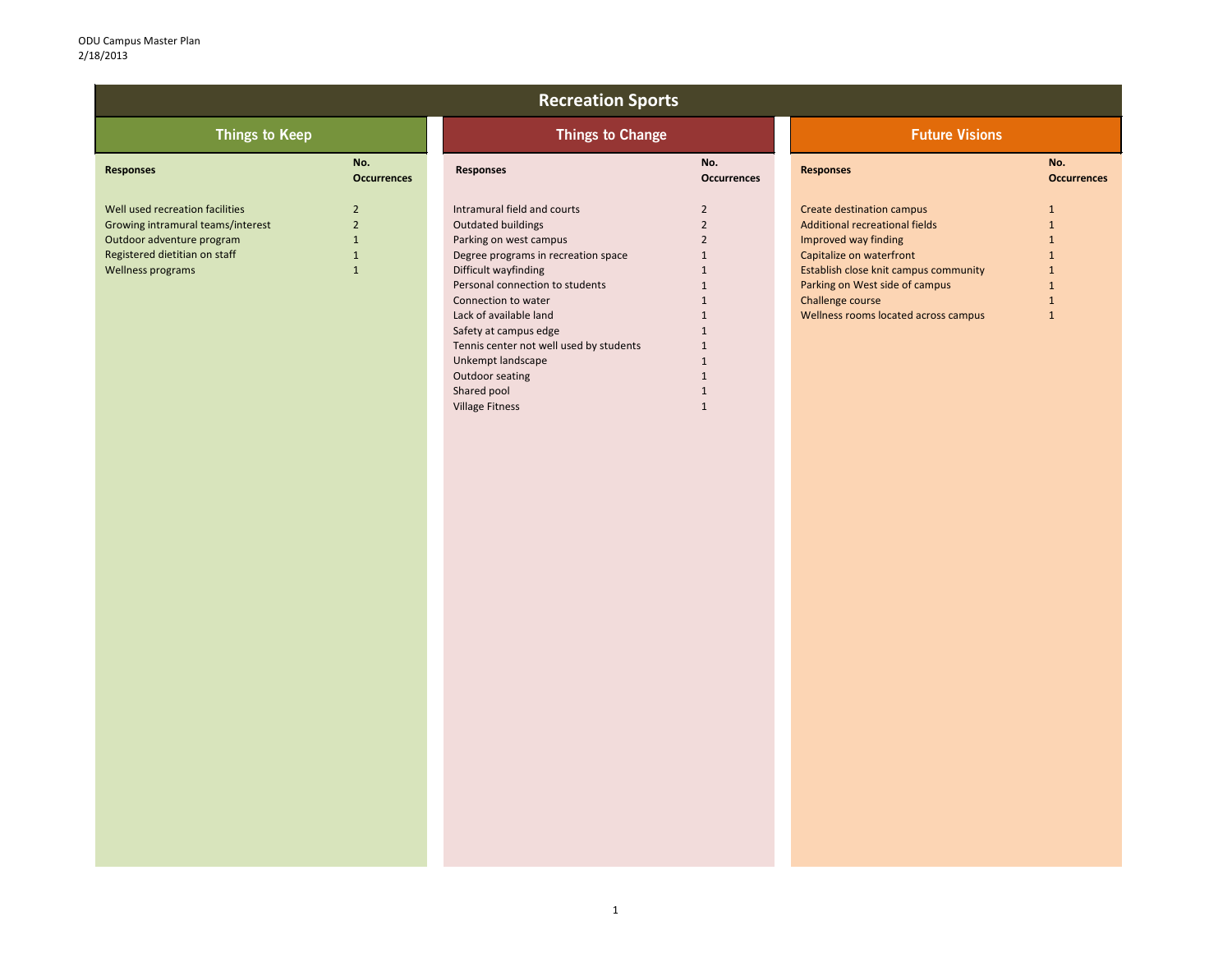| Deans, Associate & Asst. Deans |                           |                                                                                                                                                                                                                                                                                        |                                                                                                                                                                      |                                                                                                                                                                                                                                                       |                                                                                                             |  |
|--------------------------------|---------------------------|----------------------------------------------------------------------------------------------------------------------------------------------------------------------------------------------------------------------------------------------------------------------------------------|----------------------------------------------------------------------------------------------------------------------------------------------------------------------|-------------------------------------------------------------------------------------------------------------------------------------------------------------------------------------------------------------------------------------------------------|-------------------------------------------------------------------------------------------------------------|--|
| <b>Things to Keep</b>          |                           | <b>Things to Change</b>                                                                                                                                                                                                                                                                |                                                                                                                                                                      | <b>Future Visions</b>                                                                                                                                                                                                                                 |                                                                                                             |  |
| <b>Responses</b>               | No.<br><b>Occurrences</b> | <b>Responses</b>                                                                                                                                                                                                                                                                       | No.<br><b>Occurrences</b>                                                                                                                                            | <b>Responses</b>                                                                                                                                                                                                                                      | No.<br><b>Occurrences</b>                                                                                   |  |
| University Village improvement | $\mathbf{1}$              | Hotel/conference center<br>Architectural theme<br>Waterfront access<br><b>Health Sciences location</b><br>Walking trail around campus<br>Graduate student resources<br>Monorail<br>Graduate/international student housing<br>Hampton Boulevard crossing<br>Crime rates south of campus | $\overline{2}$<br>$\overline{2}$<br>$\overline{2}$<br>$\overline{2}$<br>$\mathbf{1}$<br>$\mathbf{1}$<br>$\mathbf{1}$<br>$\mathbf{1}$<br>$\mathbf{1}$<br>$\mathbf{1}$ | Conference center on campus<br>Walking trail around campus<br><b>Creation of an East and West campus</b><br>Faculty club<br>Expanded graduate / international student<br>housing<br>Improved waterfront<br>Pedestrian bridge across Hampton Boulevard | $\mathbf{1}$<br>$\mathbf 1$<br>$\mathbf{1}$<br>$\mathbf{1}$<br>$\mathbf{1}$<br>$\mathbf{1}$<br>$\mathbf{1}$ |  |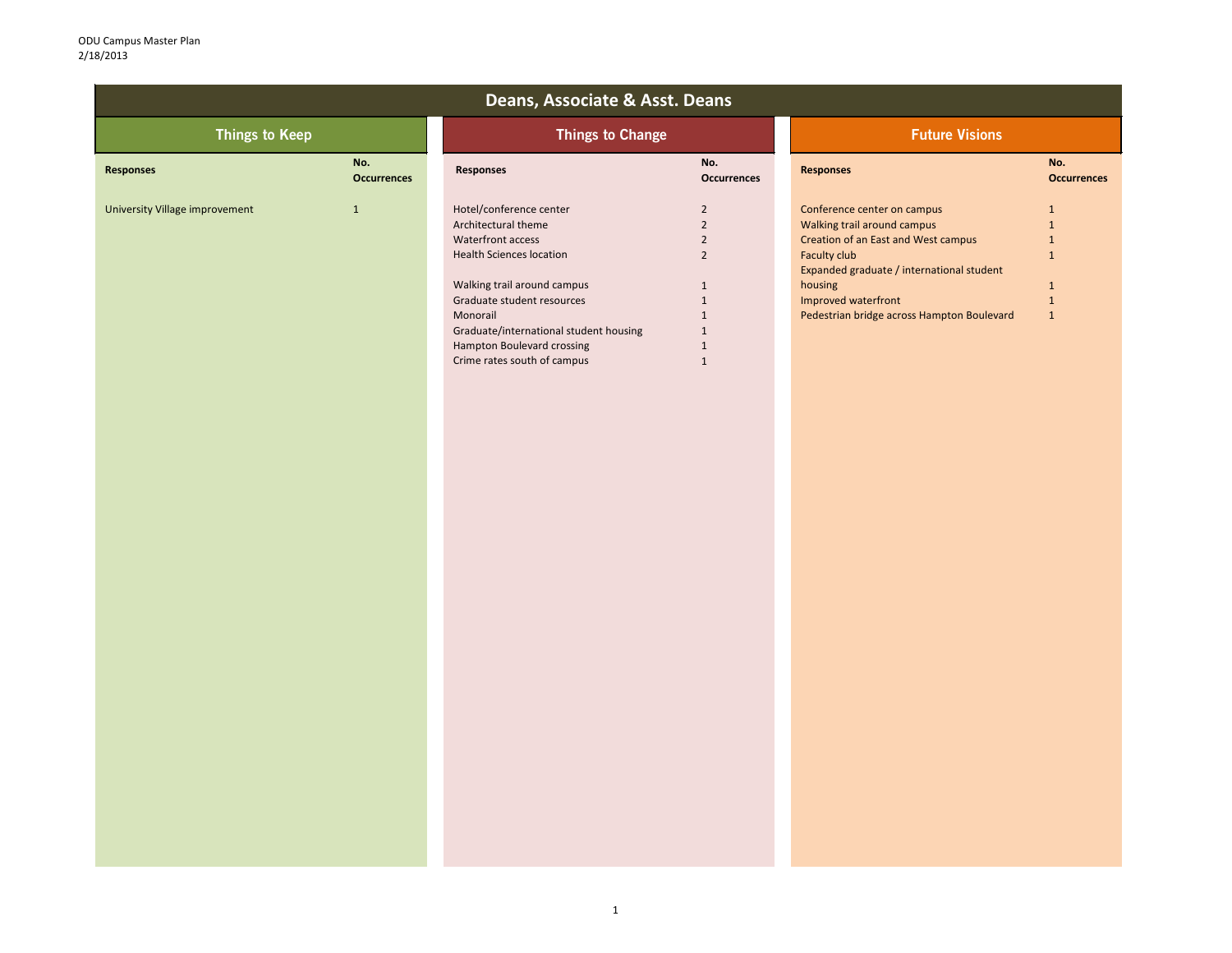| <b>Staff Forum #1</b>                     |                           |                                                |                           |                                                                           |                           |
|-------------------------------------------|---------------------------|------------------------------------------------|---------------------------|---------------------------------------------------------------------------|---------------------------|
| <b>Things to Keep</b>                     |                           | <b>Things to Change</b>                        |                           | <b>Future Visions</b>                                                     |                           |
| <b>Responses</b>                          | No.<br><b>Occurrences</b> | <b>Responses</b>                               | No.<br><b>Occurrences</b> | <b>Responses</b>                                                          | No.<br><b>Occurrences</b> |
| <b>Kaufman Mall</b>                       | 32                        | Monorail                                       | 17                        | <b>Additional open space</b><br>Improved crossing / bridge across Hampton | 10                        |
| <b>Monarch Fountain</b>                   | 24                        | <b>Webb Center</b>                             | 12                        | <b>Boulevard</b><br>Updated campus buildings / unifying architectural     | $\overline{9}$            |
| <b>Webb Center</b>                        | 6                         | Hampton Boulevard                              | 10                        | style                                                                     | 9                         |
| <b>Ted Constant Convocation Center</b>    | 5                         | <b>Gresham/Rogers Hall</b>                     | 10                        | Event space on campus                                                     | 8                         |
| Camus Pathways                            | $\boldsymbol{\Lambda}$    | Parking                                        | $\overline{9}$            | <b>Better utilization of Webb Center</b>                                  | 5                         |
| Historic Infrastructure / Aesthetics      | $\overline{3}$            | Temporary Trailers / Human Resources Buildings | 9                         | Campus branding / signage                                                 | 5                         |
| <b>Foreman Field</b>                      | $\overline{3}$            | <b>Powhatan Apartments</b>                     | 7                         | Improved transportation                                                   |                           |
| Parking                                   | $\overline{2}$            | <b>Flooding on Campus</b>                      | 5                         | Safer / more secure campus                                                |                           |
| <b>Football Field</b>                     | $\overline{2}$            | <b>Education Building</b>                      |                           | Improved campus circulation                                               | 3                         |
| <b>Rollins Hall</b>                       | $\overline{2}$            | <b>Campus Pathways</b>                         |                           | <b>Expanded stadium</b>                                                   | 3                         |
| <b>Student Recreation Center</b>          | 2                         | Koch Hall                                      |                           | <b>Improved dining options</b>                                            | 3                         |
| <b>Brick Wall along Hampton Boulevard</b> | $\overline{2}$            | <b>Visual Arts Building</b>                    | $\Delta$                  | Increased programming space for students / staff                          | $\overline{\mathbf{3}}$   |
| <b>Whitehurst Beach</b>                   | $\overline{2}$            | <b>Additional Green Space</b>                  |                           | Improved offices                                                          | 3                         |
| Monorail                                  | $\overline{2}$            | <b>Facilities Management</b>                   | 3                         | Parking                                                                   |                           |
| <b>Bridge to Gornto Building</b>          |                           | <b>Rollins Hall</b>                            |                           | Defined campus entry                                                      | $\mathcal{P}$             |
| <b>University Village</b>                 |                           | <b>Increased Mixed Use Space</b>               |                           | <b>Expanded student health services</b>                                   |                           |
| <b>Sailing Center</b>                     |                           | <b>Spong Hall</b>                              | $\mathcal{P}$             | Bike loan program                                                         | $\mathbf{1}$              |
| Alumni Center                             |                           | Signage                                        |                           | Expanded alumni center                                                    | $\mathbf{1}$              |
| <b>Curved Windows at Building Facades</b> |                           | <b>Location of Central Bookstore</b>           |                           |                                                                           |                           |
|                                           |                           | <b>Chemistry Building</b>                      |                           |                                                                           |                           |
|                                           |                           | <b>Removal of Planetarium</b>                  |                           |                                                                           |                           |
|                                           |                           | Additional Meeting Room / Conference Space     | $\mathbf{1}$              |                                                                           |                           |

Alumni Building 2012 12:00 12:00 12:00 12:00 12:00 12:00 12:00 12:00 12:00 12:00 12:00 12:00 12:00 12:00 12:00 12:00 12:00 12:00 12:00 12:00 12:00 12:00 12:00 12:00 12:00 12:00 12:00 12:00 12:00 12:00 12:00 12:00 12:00 12: Cold Buildings 1 South 43rd Street Expansion 1 Stables Theater 1 and 1 and 1 and 1 and 1 and 1 and 1 and 1 and 1 and 1 and 1 and 1 and 1 and 1 and 1 and 1 and 1 and 1 and 1 and 1 and 1 and 1 and 1 and 1 and 1 and 1 and 1 and 1 and 1 and 1 and 1 and 1 and 1 and 1 and 1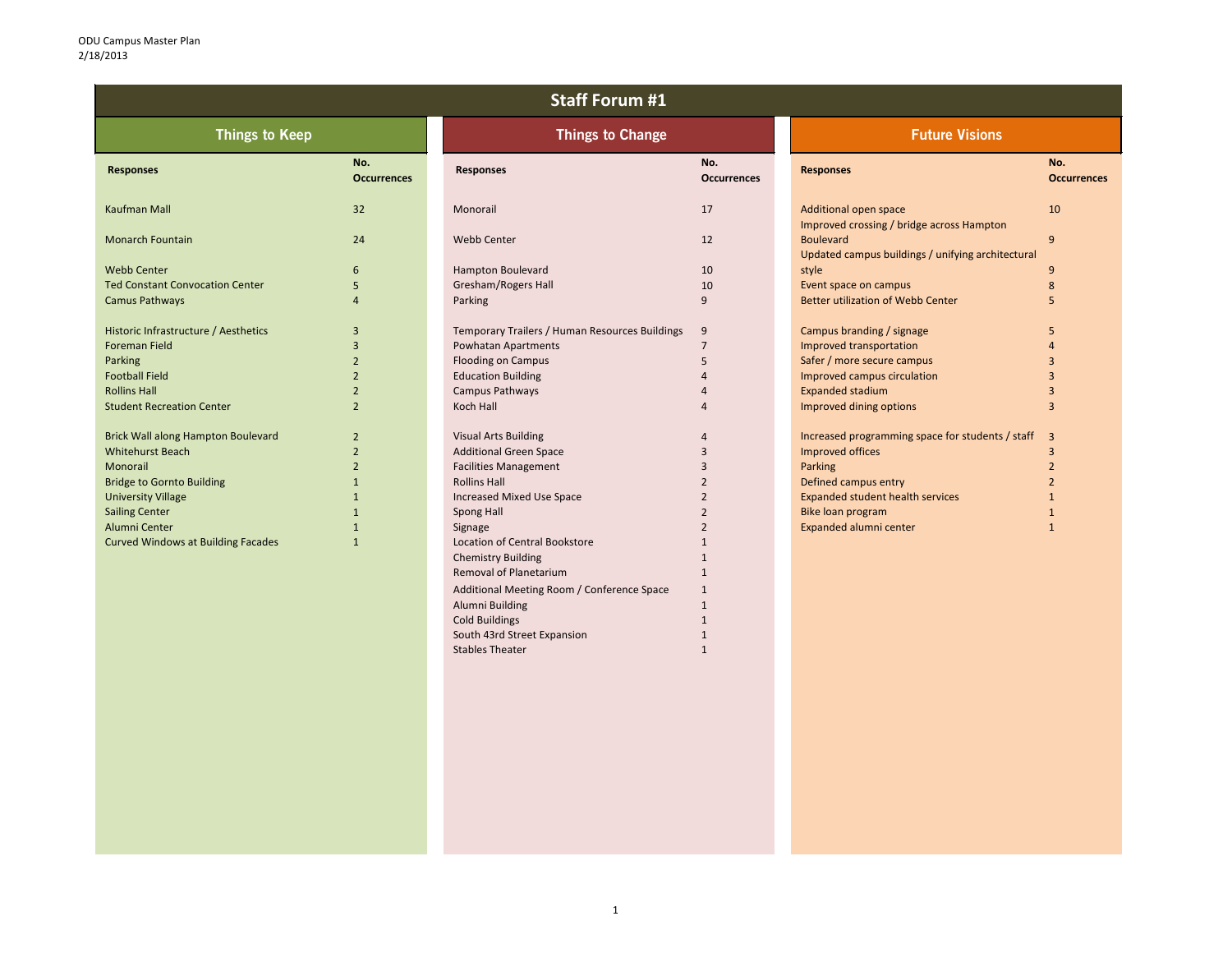|     | No.                     |
|-----|-------------------------|
|     | <b>Occurrences</b>      |
|     |                         |
| es  | 8                       |
| ies | 5                       |
|     | $\overline{\mathbf{r}}$ |
| S   | $\overline{a}$          |
|     | $\overline{\mathbf{3}}$ |
|     | $\overline{2}$          |
|     | $\overline{2}$          |
|     | $\overline{c}$          |
|     | $\overline{2}$          |
|     | $\overline{2}$          |
|     |                         |
|     | $\mathbf{1}$            |
|     | $\mathbf{1}$            |
|     | $\mathbf{1}$            |
|     |                         |

| <b>Foundations Forum</b>                      |                           |                                              |                           |                                        |  |  |
|-----------------------------------------------|---------------------------|----------------------------------------------|---------------------------|----------------------------------------|--|--|
| <b>Things to Keep</b>                         |                           | <b>Things to Change</b>                      |                           | <b>Future Visions</b>                  |  |  |
| <b>Responses</b>                              | No.<br><b>Occurrences</b> | <b>Responses</b>                             | No.<br><b>Occurrences</b> | <b>Responses</b>                       |  |  |
| <b>Kaufman Mall</b>                           | 11                        | Hampton Boulevard / Heavy Traffic            | 11                        | Expand partnerships with businesses    |  |  |
| <b>Football Stadium</b>                       | 6                         | Monorail                                     | 8                         | Enhance research / research facilities |  |  |
| <b>Foreman Field</b>                          | 5                         | <b>Building Styles and Aesthetics</b>        |                           | <b>Expanded football stadium</b>       |  |  |
| <b>Webb Center</b>                            |                           | <b>Expanded Student Housing</b>              |                           | Partnerships with other universities   |  |  |
| <b>Ted Constant Convocation Center</b>        |                           | <b>Main Entrance</b>                         |                           | Improved alumni center                 |  |  |
| <b>Original Campus and Historic Aesthetic</b> |                           | Increased Access to Elizabeth River          |                           | More parking                           |  |  |
| <b>Administration Building</b>                | 3                         | Campus Pathways                              |                           | <b>Expanded Greek housing</b>          |  |  |
| <b>Open Spaces</b>                            |                           | <b>Expanded Greek Housing</b>                |                           | Strengthen campus identity             |  |  |
| <b>Waterfront Access</b>                      | $\overline{2}$            | Security and Lighting                        |                           | Addition of event space                |  |  |
| <b>University Village</b>                     | $\overline{2}$            | <b>Cleaner Neighborhoods and Campus</b>      |                           | Improved student housing               |  |  |
| Fraternities                                  | $\overline{2}$            | Hampton Boulevard and 49th Street Commercial | $\overline{2}$            | Improved transportation                |  |  |
| <b>Athletic Fields</b>                        | $\overline{2}$            | <b>Stadium Size</b>                          | 2                         | Safer / more secure campus             |  |  |
| Parking                                       |                           | <b>Baseball Complex</b>                      |                           | Improved library                       |  |  |
| <b>Expanded Residence Halls</b>               | $\overline{2}$            | <b>Campus Flooding</b>                       |                           | Defined campus entry                   |  |  |
| <b>Golf Course</b>                            |                           | <b>Chemistry and Biology Buildings</b>       |                           |                                        |  |  |
| <b>Alumni Building</b>                        |                           | <b>Increased Campus Feel</b>                 |                           |                                        |  |  |
| Monorail                                      |                           | Improved Seating at Football Stadium         |                           |                                        |  |  |
| <b>Business School</b>                        |                           | Parking                                      |                           |                                        |  |  |
| <b>Sailing Club</b>                           |                           | Foreman Field                                |                           |                                        |  |  |
| <b>Brick Wall along Hampton Boulevard</b>     |                           | Alumni Center                                |                           |                                        |  |  |
| Library                                       |                           | <b>Land Acquisition</b>                      |                           |                                        |  |  |
| <b>Signage and Marketing</b>                  |                           | <b>Webb Center</b>                           |                           |                                        |  |  |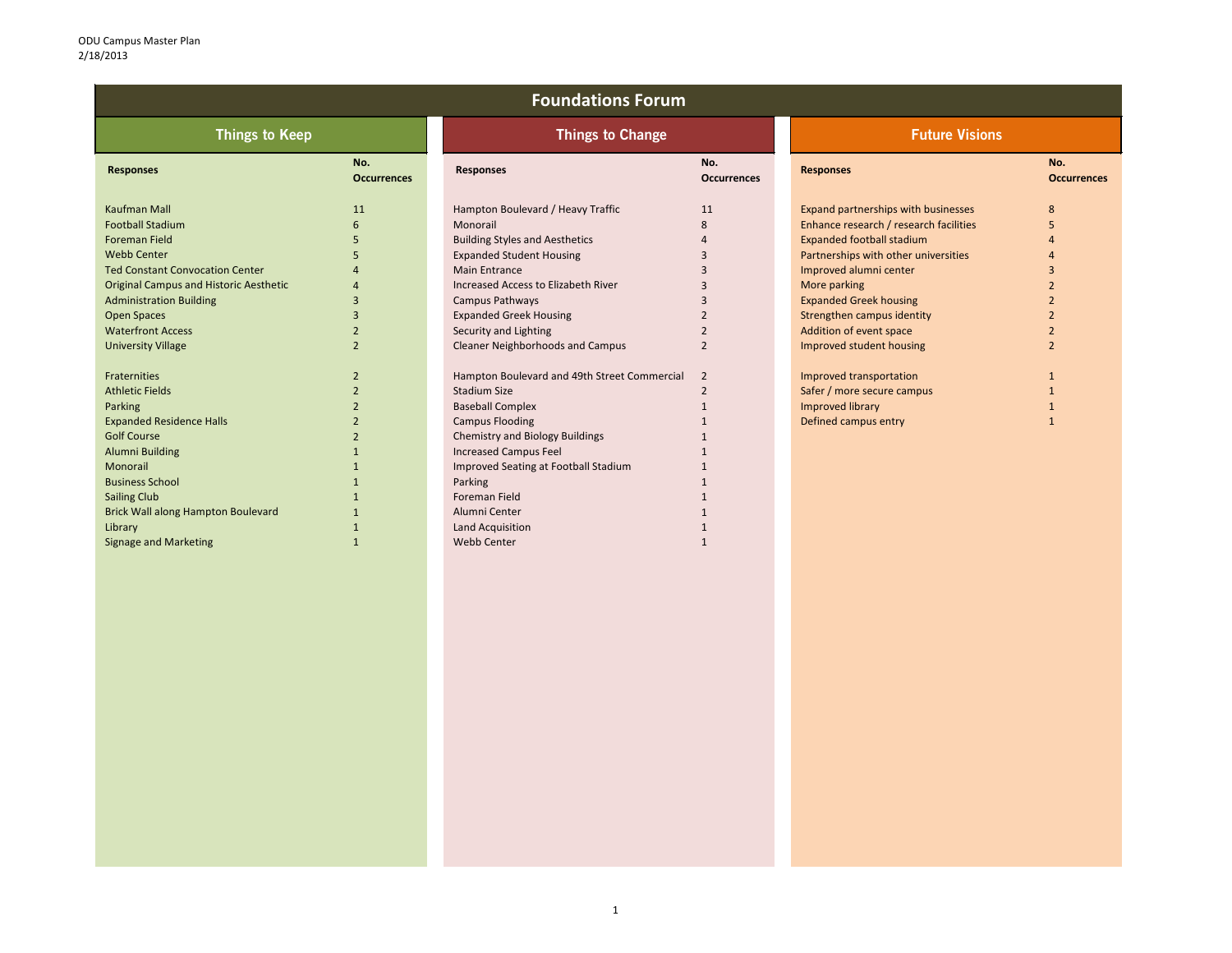| <b>Student Forum</b>                   |                           |                                  |                           |                                                  |                           |  |
|----------------------------------------|---------------------------|----------------------------------|---------------------------|--------------------------------------------------|---------------------------|--|
| <b>Things to Keep</b>                  |                           |                                  | <b>Things to Change</b>   |                                                  | <b>Future Visions</b>     |  |
| <b>Responses</b>                       | No.<br><b>Occurrences</b> | <b>Responses</b>                 | No.<br><b>Occurrences</b> | <b>Responses</b>                                 | No.<br><b>Occurrences</b> |  |
| <b>Kaufman Mall</b>                    | 21                        | Parking                          | 13                        | <b>Expanded Greek life / housing</b>             | 12                        |  |
| Quad                                   | 13                        | <b>Webb Center</b>               | 10                        | Expanded recreational athletic fields            | 10                        |  |
| <b>Whitehurst Beach</b>                | 13                        | More Athletic Fields             | 9                         | Better / additional dining options               | 8                         |  |
| <b>Monarch Fountain</b>                | 11                        | Kaufman Hall                     | 8                         | Safer crossing / bridge across Hampton Boulevard | $\overline{7}$            |  |
| <b>Ted Constant Convocation Center</b> | 9                         | <b>Greek Housing</b>             | 5                         | <b>Campus transportation</b>                     | 6                         |  |
| <b>Webb Center</b>                     | 9                         | Monorail                         | 5                         | Improved student housing                         | 5                         |  |
|                                        |                           |                                  |                           | Improved campus buildings / uniform              |                           |  |
| <b>Football Field</b>                  | 8                         | <b>MGB</b>                       | 5                         | architectural style                              | 4                         |  |
| <b>Student Recreation Center</b>       | $\overline{7}$            | <b>Education Building</b>        | 5                         | Increased parking                                | $\overline{2}$            |  |
| Library                                | 6                         | <b>Better Dining</b>             | 3                         | Creation of on campus event space                | $\overline{2}$            |  |
| Monarch Way                            |                           | Safety and Security              |                           | Creation of a challenge course                   |                           |  |
| Williamsburg Lawn                      |                           | Café 1201                        | 3                         | <b>Better utilization of Webb Center</b>         |                           |  |
| <b>MGB</b>                             |                           | <b>More Student Housing</b>      | 3                         | Improved campus security                         | $\mathbf 1$               |  |
| <b>University Village</b>              | $\overline{2}$            | <b>Water Drainage</b>            | 3                         |                                                  |                           |  |
| Monorail                               | 2                         | <b>Visual Arts Building</b>      | 2                         |                                                  |                           |  |
| <b>Rogers Hall</b>                     |                           | Parking on 42nd Street           |                           |                                                  |                           |  |
| <b>Campus Seal</b>                     | $\overline{2}$            | <b>Powhatan Apartments</b>       |                           |                                                  |                           |  |
| <b>Oceanography Building</b>           | 2                         | Modern Architecture              |                           |                                                  |                           |  |
| <b>Gresham Hall</b>                    |                           | Parking on North Campus          | -1                        |                                                  |                           |  |
| <b>Historic Buildings</b>              |                           | Kaufman Mall Drainage            |                           |                                                  |                           |  |
| Dog Park                               |                           | Sidewalks in Kaufman Mall        |                           |                                                  |                           |  |
| Powhatan Field                         |                           | Plaza by Webb Center             |                           |                                                  |                           |  |
| Housing on 43rd Street                 |                           | Outlets in Library               |                           |                                                  |                           |  |
| <b>Close Academic Buildings</b>        |                           | <b>Entry Gateways</b>            |                           |                                                  |                           |  |
|                                        |                           | Whitehurst Dorm                  |                           |                                                  |                           |  |
|                                        |                           | Monarch Way                      |                           |                                                  |                           |  |
|                                        |                           | <b>Bike Lock Location</b>        |                           |                                                  |                           |  |
|                                        |                           | <b>MGB Bathrooms</b>             |                           |                                                  |                           |  |
|                                        |                           | Engineering / Advising Separated |                           |                                                  |                           |  |
|                                        |                           | Capitalize on Waterfront         |                           |                                                  |                           |  |
|                                        |                           | Rooftop Improvements             |                           |                                                  |                           |  |
|                                        |                           | <b>Rollins Hall</b>              |                           |                                                  |                           |  |
|                                        |                           | Hampton Boulevard                |                           |                                                  |                           |  |
|                                        |                           | <b>BAL Building</b>              |                           |                                                  |                           |  |
|                                        |                           |                                  |                           |                                                  |                           |  |
|                                        |                           |                                  |                           |                                                  |                           |  |
|                                        |                           |                                  |                           |                                                  |                           |  |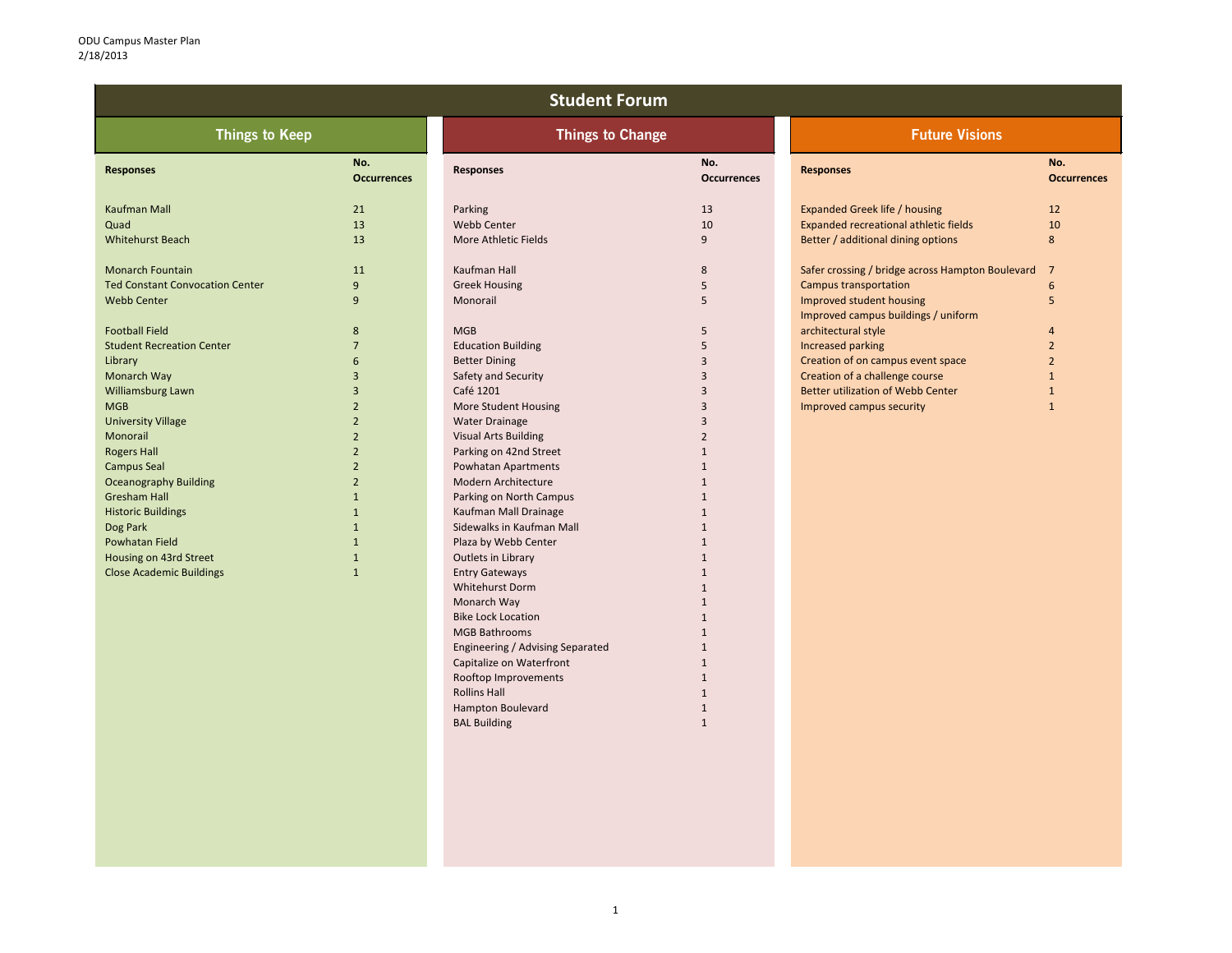| No.                |
|--------------------|
| <b>Occurrences</b> |

| <b>Real Estate Foundation</b>                                                                                                                                       |                                                                                                                           |                                                                                                                                          |                                                                                                                       |                                                                                                                                          |                                                              |  |
|---------------------------------------------------------------------------------------------------------------------------------------------------------------------|---------------------------------------------------------------------------------------------------------------------------|------------------------------------------------------------------------------------------------------------------------------------------|-----------------------------------------------------------------------------------------------------------------------|------------------------------------------------------------------------------------------------------------------------------------------|--------------------------------------------------------------|--|
| Things to Keep                                                                                                                                                      |                                                                                                                           | <b>Things to Change</b>                                                                                                                  |                                                                                                                       | <b>Future Visions</b>                                                                                                                    |                                                              |  |
| No.<br><b>Responses</b><br><b>Occurrences</b>                                                                                                                       | <b>Responses</b>                                                                                                          |                                                                                                                                          | No.<br><b>Occurrences</b>                                                                                             | <b>Responses</b>                                                                                                                         | N<br>$\mathbf{o}$                                            |  |
| Athletics success<br>$\overline{2}$                                                                                                                                 | Campus safety                                                                                                             |                                                                                                                                          | $\overline{2}$                                                                                                        | Expanded education opportunities for broader<br>student population                                                                       | $\mathbf{1}$                                                 |  |
| Football program<br>$\mathbf{1}$<br>Basketball program<br>$\mathbf{1}$<br>Increase in residential students<br>$\mathbf{1}$<br>Arts district project<br>$\mathbf{1}$ | <b>Funding challenges</b><br>Conference facility<br>Regional connection<br>Foreman Field<br>Parking in University Village | Partnerships with other higher education centers<br>Struggling retail in University Village<br><b>Construction of University Village</b> | $\overline{2}$<br>$\overline{2}$<br>$\mathbf{1}$<br>$\mathbf{1}$<br>1<br>$\mathbf{1}$<br>$\mathbf{1}$<br>$\mathbf{1}$ | Improved campus access<br>Improved regional connections<br>Retail anchor for University Village<br>Redevelopment of Larchmont Elementary | $\mathbf{1}$<br>$\mathbf{1}$<br>$\mathbf{1}$<br>$\mathbf{1}$ |  |
|                                                                                                                                                                     |                                                                                                                           |                                                                                                                                          |                                                                                                                       |                                                                                                                                          |                                                              |  |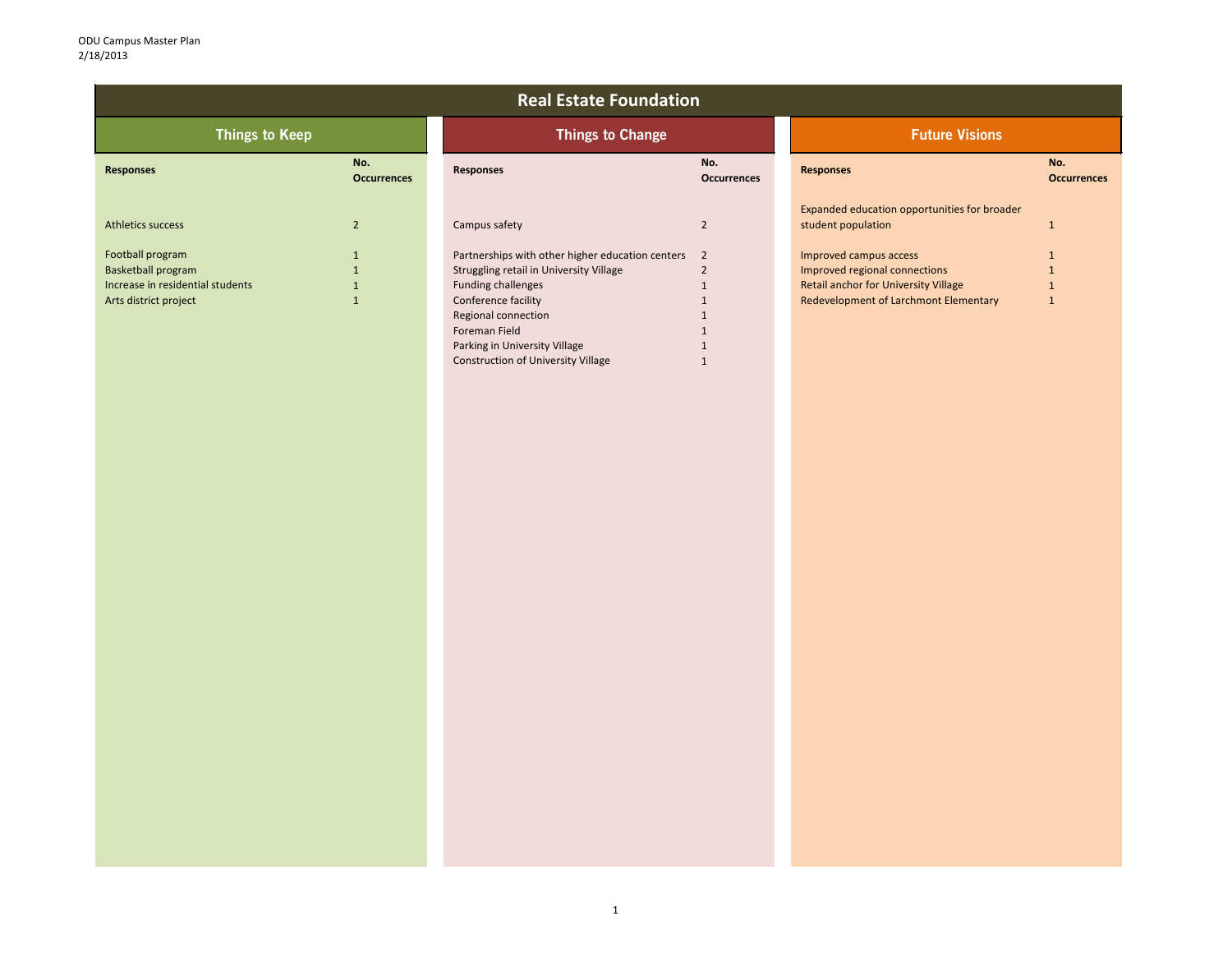| No. |                    |
|-----|--------------------|
|     | <b>Occurrences</b> |

| <b>Athletics</b>      |                           |                                                                                                                                                                                                                                                                                                                                                                               |                                                                                                                                                        |                                                                                                                                                                                                                                                |                                                                                              |  |
|-----------------------|---------------------------|-------------------------------------------------------------------------------------------------------------------------------------------------------------------------------------------------------------------------------------------------------------------------------------------------------------------------------------------------------------------------------|--------------------------------------------------------------------------------------------------------------------------------------------------------|------------------------------------------------------------------------------------------------------------------------------------------------------------------------------------------------------------------------------------------------|----------------------------------------------------------------------------------------------|--|
| <b>Things to Keep</b> |                           | <b>Things to Change</b>                                                                                                                                                                                                                                                                                                                                                       |                                                                                                                                                        | <b>Future Visions</b>                                                                                                                                                                                                                          |                                                                                              |  |
| <b>Responses</b>      | No.<br><b>Occurrences</b> | <b>Responses</b>                                                                                                                                                                                                                                                                                                                                                              | No.<br><b>Occurrences</b>                                                                                                                              | <b>Responses</b>                                                                                                                                                                                                                               | No.<br>Occu                                                                                  |  |
|                       |                           | Off campus practice fields for rowing and baseball 2<br>Services for student athletes<br>Housing for athletes<br>University Village area<br>Resources for athletes<br><b>Basketball practice facility</b><br>Volleyball/sand volleyball<br>Sailing facility<br>Track and field<br>Powhatan housing<br>Location of fundraising office<br>Tailgating areas<br>Equipment storage | $\overline{2}$<br>$\overline{2}$<br>$\overline{2}$<br>1<br>$\mathbf{1}$<br>1<br>1<br>$\mathbf{1}$<br>$\mathbf{1}$<br>$\mathbf{1}$<br>1<br>$\mathbf{1}$ | Advising/Academic Success Center for athletes<br>Creation of housing for athletes<br><b>Expanded facilities for storage</b><br><b>Expansion near Powhatan</b><br>Light rail to sports complex/stadiums<br>Locate practice facilities on campus | $\mathbf{1}$<br>$\mathbf{1}$<br>$\mathbf{1}$<br>$\mathbf{1}$<br>$\mathbf{1}$<br>$\mathbf{1}$ |  |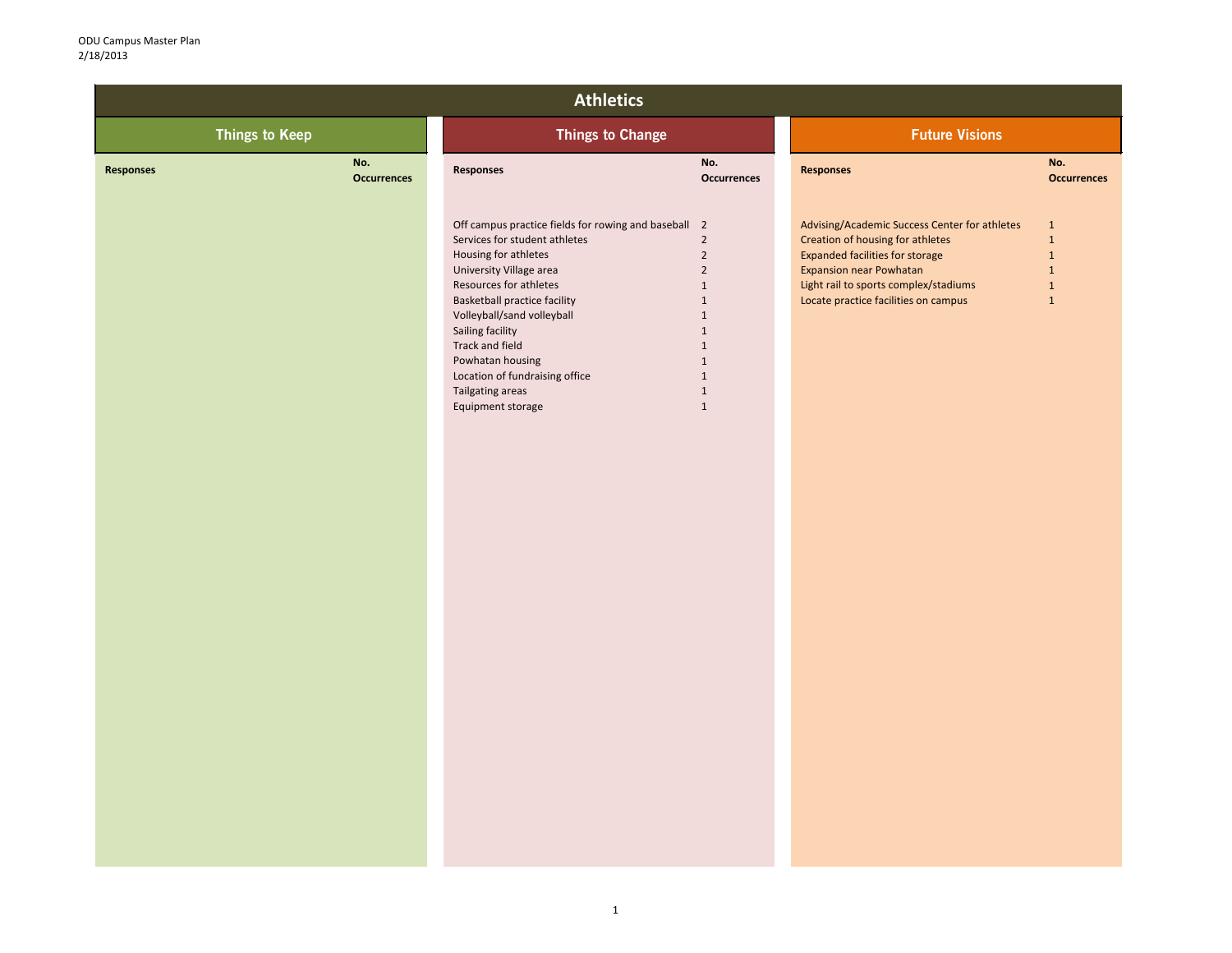**No. Occurrences**

|                                        | <b>Faculty Senate</b>                                              |                              |                                      |                            |
|----------------------------------------|--------------------------------------------------------------------|------------------------------|--------------------------------------|----------------------------|
| <b>Things to Keep</b>                  | <b>Things to Change</b>                                            |                              | <b>Future Visions</b>                |                            |
| No.<br>Responses<br><b>Occurrences</b> | Responses                                                          | No.<br><b>Occurrences</b>    | <b>Responses</b>                     | $\sqrt{2}$<br>$\mathsf{C}$ |
|                                        | Positive future for ODU<br>Daytime /nighttime activities on campus | $\mathbf{1}$<br>$\mathbf{1}$ | Improve quality of life for students | $\mathbf{1}$               |
|                                        |                                                                    |                              |                                      |                            |
|                                        |                                                                    |                              |                                      |                            |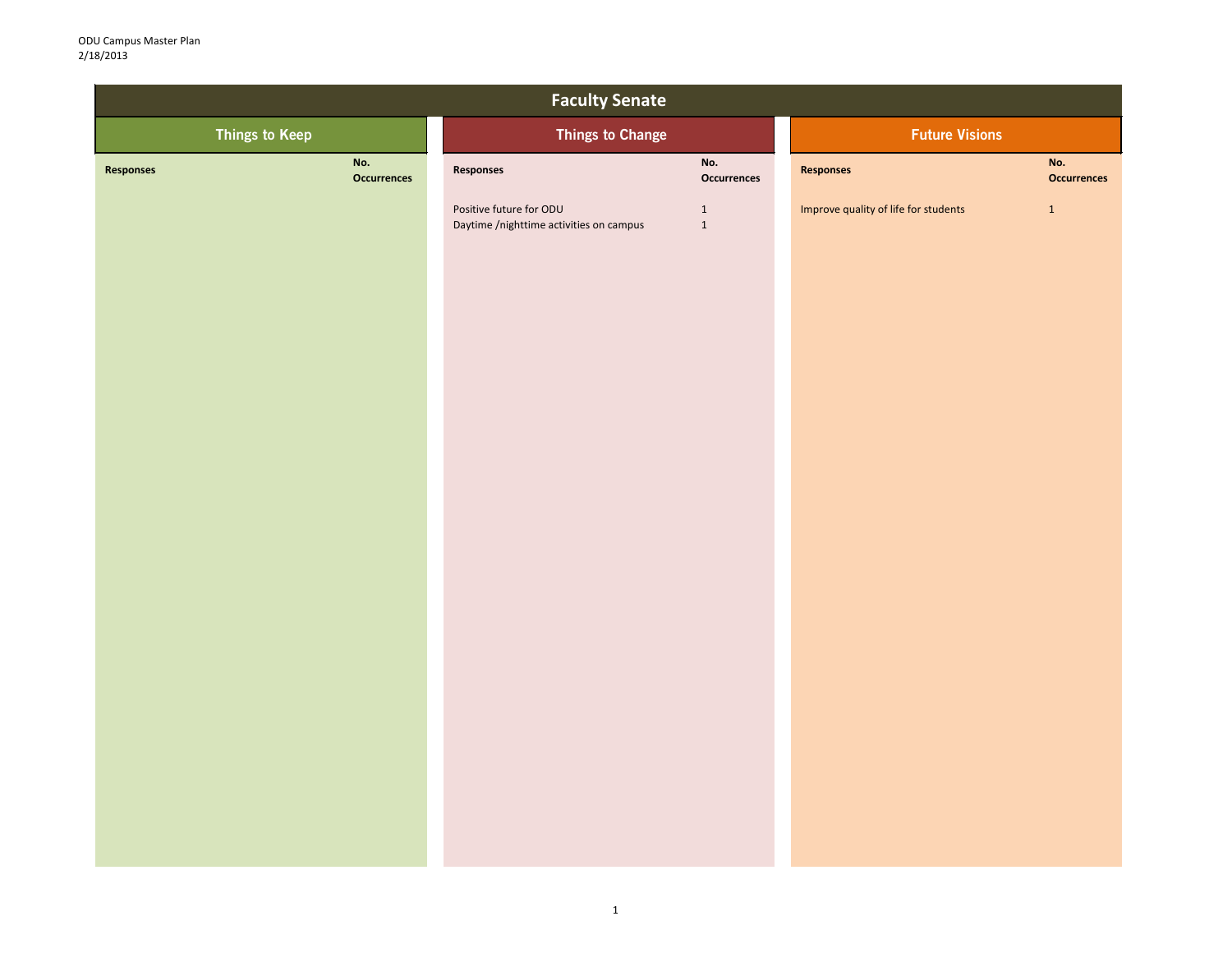| <b>Education Accessibility</b>               |                                  |                                                                                 |                           |                                                                                                                       |                                       |  |
|----------------------------------------------|----------------------------------|---------------------------------------------------------------------------------|---------------------------|-----------------------------------------------------------------------------------------------------------------------|---------------------------------------|--|
| <b>Things to Keep</b>                        |                                  | <b>Things to Change</b>                                                         |                           | <b>Future Visions</b>                                                                                                 |                                       |  |
| <b>Responses</b>                             | No.<br><b>Occurrences</b>        | <b>Responses</b>                                                                | No.<br><b>Occurrences</b> |                                                                                                                       | No.<br><b>Occurrences</b>             |  |
| <b>Business Gateway</b>                      | $\overline{2}$                   | <b>Powatan Sick Buildings</b>                                                   | $\overline{2}$            | Lecture Halls Need Accessible seating in all halls,<br>front and back<br>Lecture Halls would have Assistive Listening | 2                                     |  |
| Modeling and Simulation Labs<br>Orchid house | $\overline{2}$<br>$\overline{2}$ | Historic Buildings not used well/ need renovation 2<br><b>Science Buildings</b> | $\overline{2}$            | systems<br>Lecture Halls isles would be extra wide<br>Lab Spaces would have at least 1 adjustable                     | $\overline{2}$<br>$\overline{2}$      |  |
| Planetarium                                  | $\overline{2}$                   |                                                                                 |                           | station<br>Lab Spaces would have adequate Turning and                                                                 | $\overline{2}$                        |  |
| <b>Ted Center</b><br>Waterfront              | $\overline{2}$<br>$\overline{2}$ |                                                                                 |                           | moving space<br>Classrooms would have adequate Turning and<br>moving space                                            | $\overline{2}$<br>$\overline{2}$      |  |
|                                              |                                  |                                                                                 |                           | Classrooms would have Tables and Chairs- no<br>tablet arm chairs<br>More cane detection across campus                 | $\overline{2}$<br>$\overline{2}$      |  |
|                                              |                                  |                                                                                 |                           | More Unisex toilet rooms where assistants can<br>enter to help<br>Remove fluorescent lighting - horrible for autistic | $\overline{2}$                        |  |
|                                              |                                  |                                                                                 |                           | disabilities<br>Every building would have "areas of Refuge"<br>more Accessible ticket and food counters               | 2<br>$\overline{2}$<br>$\overline{2}$ |  |
|                                              |                                  |                                                                                 |                           | Captioning in TED and Stadium<br>HRBT- need turnarounds/ stops/ enclosures-<br>nodes at every building                | $\overline{2}$<br>2                   |  |
|                                              |                                  |                                                                                 |                           | Parking- each building to have dedicated HC<br>parking<br>Distance Learning would be fully accessible                 | $\overline{2}$<br>$\overline{2}$      |  |
|                                              |                                  |                                                                                 |                           | Veterans/ Military to have centralized program<br>space                                                               | $\overline{2}$                        |  |
|                                              |                                  |                                                                                 |                           | HC Students to have centralized program space<br>Centralized Admissions, financial aid and other                      | $\overline{2}$                        |  |
|                                              |                                  |                                                                                 |                           | student services<br>All new projects to have Accessible input<br>ODU to be signature place for Accessibility in       | $\overline{2}$<br>$\overline{2}$      |  |
|                                              |                                  |                                                                                 |                           | Norfolk<br>Foundation House used for visiting faculty<br>Possible access to river fro Larchmont community             | $\overline{2}$<br>$\overline{2}$      |  |
|                                              |                                  |                                                                                 |                           | thru University land<br>Collaborate with Chrysler museum of art<br><b>Black Box theater on Campus</b>                 |                                       |  |
|                                              |                                  |                                                                                 |                           | <b>Garden art Gallery</b><br>Student "Gift" every year of public art<br>Event/ Conference/ Ballroom Center            |                                       |  |
|                                              |                                  |                                                                                 |                           | <b>Campus Hotel</b>                                                                                                   |                                       |  |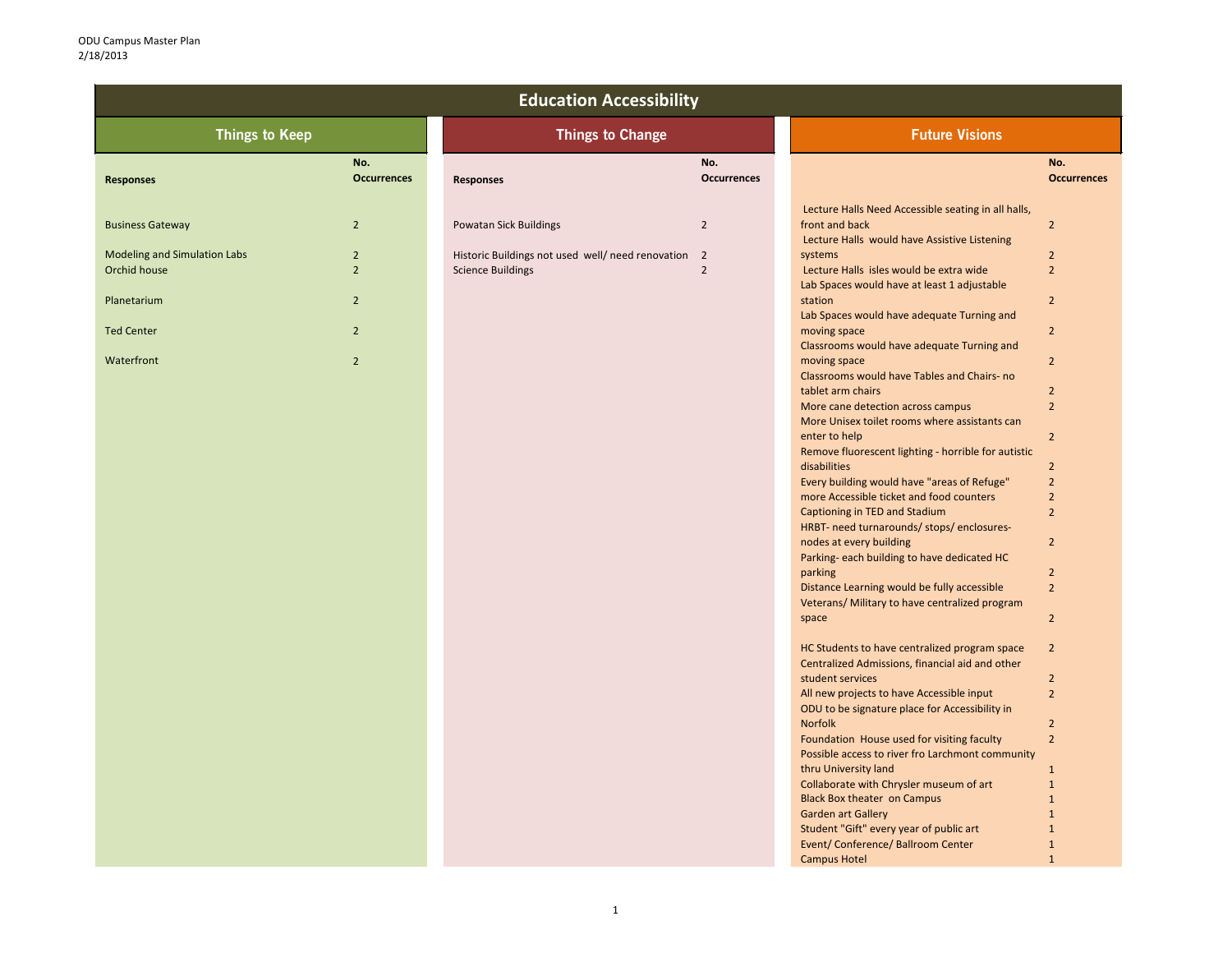# **No. Occurrences** th PTSDfication of Campus 1

| <b>Education Accessibility</b> |                           |                  |                           |                                                                                         |  |  |  |
|--------------------------------|---------------------------|------------------|---------------------------|-----------------------------------------------------------------------------------------|--|--|--|
| <b>Things to Keep</b>          |                           |                  | <b>Things to Change</b>   | <b>Future Visions</b>                                                                   |  |  |  |
| <b>Responses</b>               | No.<br><b>Occurrences</b> | <b>Responses</b> | No.<br><b>Occurrences</b> | Improved STEM buildings                                                                 |  |  |  |
|                                |                           |                  |                           | Increased Counselors to deal with PTSD-<br>returning vets.                              |  |  |  |
|                                |                           |                  |                           | Demonstration Gardens / Beatification of Campus 1<br><b>Community Gardens on campus</b> |  |  |  |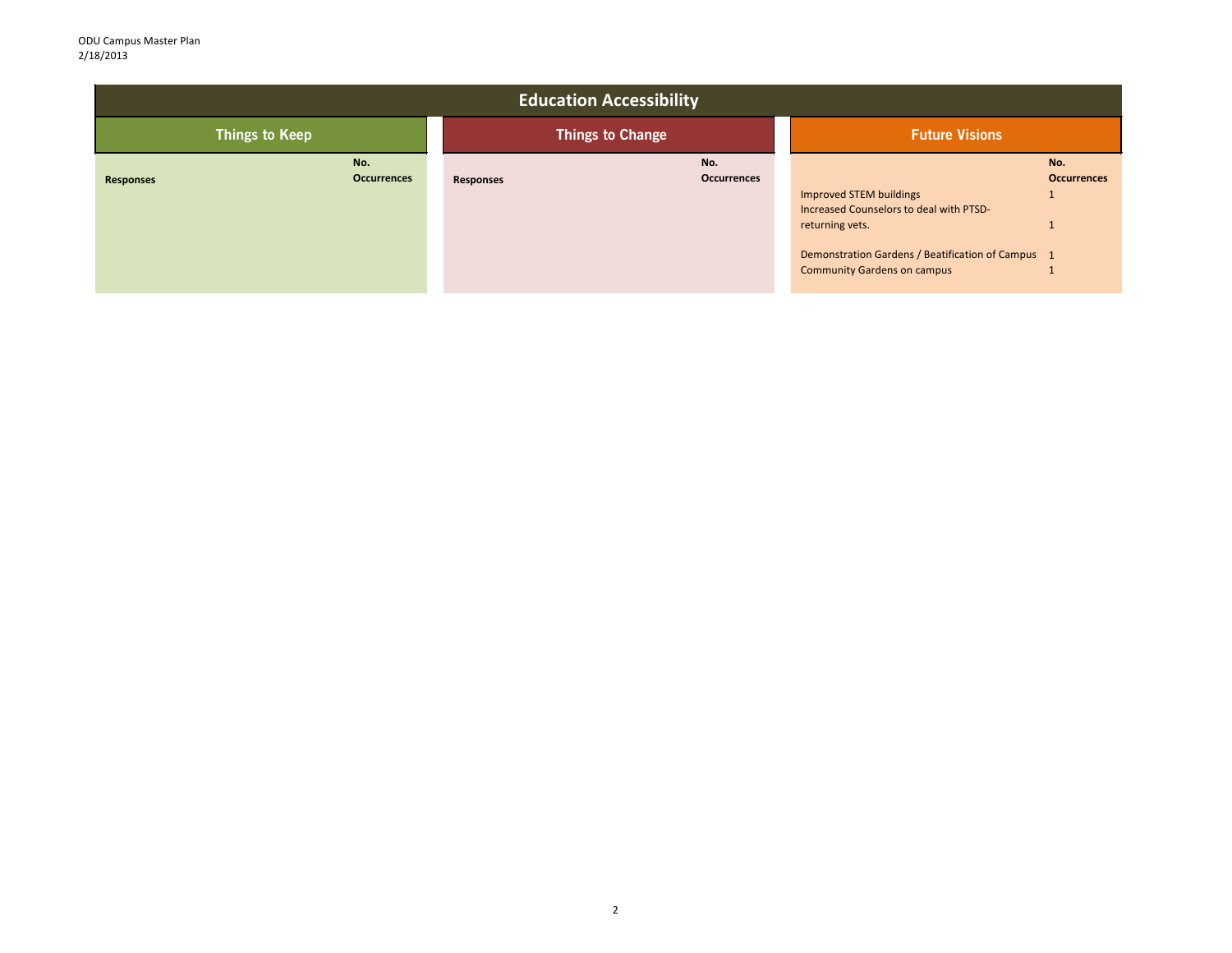| <b>Staff Forum #2</b>                             |                           |                                                                                       |                           |                                                                                          |                           |  |
|---------------------------------------------------|---------------------------|---------------------------------------------------------------------------------------|---------------------------|------------------------------------------------------------------------------------------|---------------------------|--|
| <b>Things to Keep</b>                             |                           | <b>Things to Change</b>                                                               |                           | <b>Future Visions</b>                                                                    |                           |  |
| <b>Responses</b>                                  | No.<br><b>Occurrences</b> | <b>Responses</b>                                                                      | No.<br><b>Occurrences</b> | <b>Responses</b>                                                                         | No.<br><b>Occurrences</b> |  |
| Lion Fountain                                     | 16                        | <b>Improve Hampton Blvd Crossing</b>                                                  | 15                        | Light Rail                                                                               | 12                        |  |
| <b>Kaufman Mall</b>                               | 15                        | Renovate Webb Center/ New Student Center                                              | 7                         | <b>Conference Center/ Meeting Spaces</b>                                                 | 8                         |  |
|                                                   |                           |                                                                                       |                           | Additional Landscaping/ gardens/ green spaces/                                           |                           |  |
| <b>Forman Field</b>                               | 8                         | Lite Rail Service to campus                                                           | 6                         | recreation spaces                                                                        | 6                         |  |
|                                                   |                           |                                                                                       |                           |                                                                                          |                           |  |
| The Ted                                           |                           | Remove Mag-Lev                                                                        | 6                         | Non Stop Campus Shuttle/ Campus Shuttle<br>between Distance Sites (RHEC) and Main campus |                           |  |
|                                                   |                           | Add Events/ Ballroom/meeting space                                                    |                           |                                                                                          | 6                         |  |
| Williamsburg Lawn                                 |                           |                                                                                       | 5.                        | <b>Expanded Childcare</b>                                                                |                           |  |
|                                                   |                           | Centralize student Services Not on edges of                                           |                           |                                                                                          |                           |  |
| <b>Green Space</b>                                | 6                         | campus                                                                                | 5                         | <b>Better Bike Trails/ Walkways</b>                                                      | $\mathbf{3}$              |  |
|                                                   |                           | Parking more by Rec Ctr and Spong, Cheaper,                                           |                           |                                                                                          |                           |  |
| <b>Rollins and Spong Hall</b>                     | 6                         | Closer, Improved                                                                      | 5                         | Better Way finding/ Signage                                                              | 3                         |  |
| Seal on Kaufman Mall                              | 6                         | Improve walks/ trails/ bike friendly campus                                           | 4                         | <b>Campus Security</b>                                                                   |                           |  |
|                                                   |                           |                                                                                       |                           | Landmark Architecture/ Building structure/ Iconic                                        |                           |  |
| <b>Webb- Campus Center Feeling</b>                | 6                         | Remove HR and "Trailer" buildings                                                     | 4                         | Buildings w/ character                                                                   |                           |  |
| Elizabeth River Beach/ Aka Whitehurst Beach       | $\mathbf{3}$              | Signage- Improve Directional Signage<br>Child/Daycare open earlier/ later- or Drop in |                           | <b>Main Campus Entry</b>                                                                 |                           |  |
| Sports programs                                   | 3                         | Childcare for Rec                                                                     | $\overline{2}$            | More on-campus residents                                                                 | 3                         |  |
| <b>University Village</b>                         | 3                         | Enlarge Football Stadium                                                              | $\overline{2}$            | Skyway or Bridge over Hampton Blvd.                                                      |                           |  |
| <b>Arts Events</b>                                | 2                         | <b>Koch Hall Remodel</b>                                                              | $\overline{2}$            | <b>Central Admin Services Building</b>                                                   |                           |  |
|                                                   |                           | Lite Rail to Virginia Beach/Norfolk, Chesapeak,                                       |                           |                                                                                          |                           |  |
| <b>Customer service</b>                           | $\overline{2}$            | Portsmouth                                                                            | $\overline{2}$            | <b>Improved Telecommuting for Staff</b>                                                  | $\overline{2}$            |  |
| <b>Diverse Campus Community</b>                   | 2                         | Replace or remodel older institutional buildings                                      | $\overline{2}$            | More Safety/ security Phones                                                             | $\overline{2}$            |  |
| The Residential Quad                              | 2                         | <b>Rollins Hall Remodel</b>                                                           | $\overline{2}$            | <b>More Study Space</b>                                                                  |                           |  |
| <b>Village Shops on Monarch way</b>               |                           | Spong Hall Remodel                                                                    |                           | <b>New Student Union</b>                                                                 |                           |  |
| Attractive Campus with Open space                 |                           | <b>Water Taxi-Ferry</b>                                                               |                           | 24 Hour Food Service                                                                     |                           |  |
| <b>Benefits</b>                                   |                           | <b>Whitehurst Hall Remodel</b>                                                        |                           | 24 Hour Health Care                                                                      |                           |  |
| <b>Best Place to work</b>                         |                           | 24 x 7 Student Union                                                                  |                           | 24 hour Rec Center                                                                       |                           |  |
| Camaraderie                                       |                           | Areas for Bikes and Skateboards                                                       |                           | 24 x 7 Student Center                                                                    |                           |  |
| campus "center" that is easily accessible         |                           | Become a national leader in 1 Area                                                    |                           | <b>Additional Site Lighting</b>                                                          |                           |  |
| Collaborative faculty and staff                   |                           | <b>Bolling Square</b>                                                                 |                           | Admissions staff located at each RHEC                                                    |                           |  |
| <b>Excellent Academic and Research Reputation</b> |                           | Bookstore back on main campus                                                         |                           | Advising staff located at each RHEC                                                      |                           |  |
| <b>Friendliness of the Campus</b>                 |                           | Campus Maps-Add                                                                       |                           | Allow Village Retailers to participate in Flex Point 1                                   |                           |  |
|                                                   |                           | Cleanout/ Acquire problem area property                                               |                           |                                                                                          |                           |  |
| <b>Historic Brick wall</b>                        |                           | bordering campus                                                                      |                           | Alumni Center                                                                            |                           |  |
| Library                                           |                           | Easier Interstate access                                                              |                           | Auditorium                                                                               |                           |  |
| <b>Library and Student Success Center</b>         |                           | Eliminate Sidewalk flooding                                                           |                           | <b>Better Community outreach</b>                                                         |                           |  |
| Mature Trees by Koch Hall                         |                           | <b>Establish Tailgate options</b>                                                     |                           | <b>Better Commuting alternatives</b>                                                     |                           |  |
| <b>Nationally Known</b>                           |                           | <b>Graduate Assistant parking</b>                                                     |                           | Better pay for continued service                                                         |                           |  |
| <b>New Learning Commons</b>                       |                           | Greater Visibility from Hampton Road                                                  |                           | <b>Building Facility Audit</b>                                                           |                           |  |
| Old Campus Architecture "look"                    |                           | improve Campus Safety                                                                 |                           | Centrally located tech center                                                            |                           |  |
|                                                   |                           |                                                                                       |                           |                                                                                          |                           |  |
|                                                   |                           |                                                                                       |                           | Change in student Profile (more Higher                                                   |                           |  |
| <b>Open Campus feeling</b>                        | $\mathbf{1}$              | Improve left turn lane from Hampton to 45th                                           | $\mathbf{1}$              | achi8eving and access for those less prepared)                                           | $\mathbf{1}$              |  |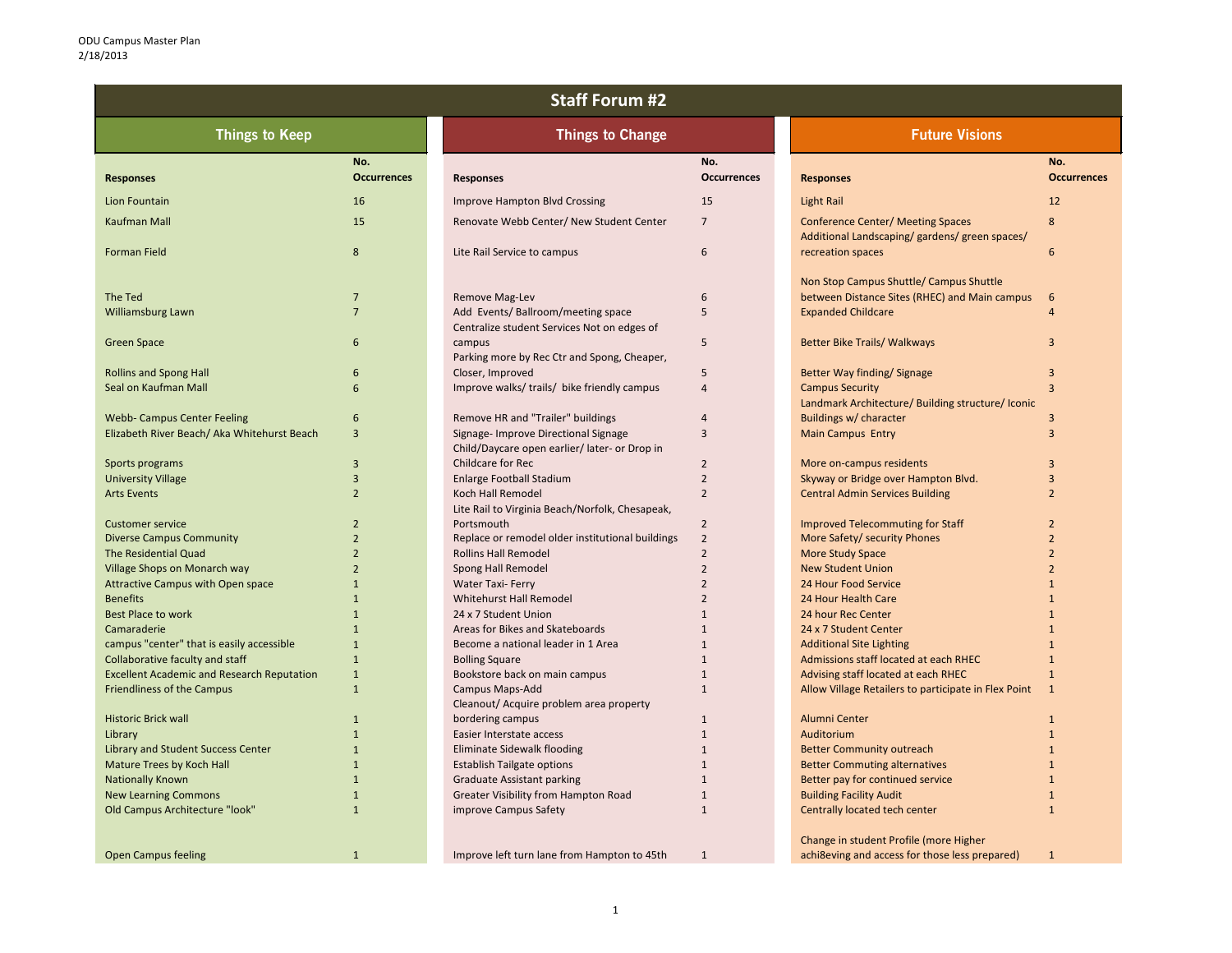2

| <b>Staff Forum #2</b>                                  |                           |                                                                              |                           |                                                           |                           |  |
|--------------------------------------------------------|---------------------------|------------------------------------------------------------------------------|---------------------------|-----------------------------------------------------------|---------------------------|--|
| <b>Things to Keep</b>                                  |                           | <b>Things to Change</b>                                                      |                           | <b>Future Visions</b>                                     |                           |  |
| <b>Responses</b>                                       | No.<br><b>Occurrences</b> | <b>Responses</b>                                                             | No.<br><b>Occurrences</b> | <b>Responses</b>                                          | No.<br><b>Occurrences</b> |  |
| <b>Public Safety office</b>                            |                           | <b>Improve Parking Security</b>                                              |                           | Cluster and schedule related classes in<br>meaningful way | $\mathbf{1}$              |  |
| <b>Quarantine Road</b>                                 |                           | <b>Improve Transporation</b><br>Improve University Village Gathering places, |                           | Commons space for student gatherings                      | $\mathbf 1$               |  |
| <b>Recreation Center</b>                               |                           | movies, fountains, flags cafes                                               |                           | <b>Complete Mag-Lev Structure</b>                         | 1                         |  |
| Red Brick use- for official Buildings                  |                           | Improved facilities for Child Development                                    |                           | <b>Different Food Services Provider</b>                   |                           |  |
| <b>Regional Higher Ed Centers</b>                      |                           | Larger Administration Building                                               |                           | <b>Dining Facilities- More</b>                            |                           |  |
| Retain a consistent look to buildings                  |                           | Larger Student Center                                                        |                           | Easier access to programming for Faculty Staff            | 1                         |  |
| Safety                                                 |                           | Less City Block Feel                                                         |                           | Evening Office hours for student services                 | $\mathbf 1$               |  |
| Superior student Development within Student emp 1      |                           | <b>Mag-Lev Campus Tram</b>                                                   |                           | Facility controlled by university Scheduling              |                           |  |
| The spirit of friendship and family built during the 1 |                           | Maintenance of campus- Improve                                               |                           | <b>Faculty Apartments in Residence Halls</b>              |                           |  |
| <b>Traditional Buildings</b>                           |                           | More consideration for people who don't like heig 1                          |                           | Faculty Staff Gathering Spaces for social activities      |                           |  |
| <b>Transparency in Decision Making</b>                 |                           | More Green space                                                             |                           | <b>Farmers Market</b>                                     |                           |  |
| <b>Tuition Reimbursement</b>                           |                           | More Lights/ Sensor Lights                                                   |                           | Financial Aid staff located at each RHEC                  |                           |  |
| <b>Village Green space</b>                             |                           | More Pedestrian Campus                                                       |                           | <b>Fraternity Sorority Houses</b>                         |                           |  |
| Visibility from Forman Field                           |                           | More social gathering Activities/ faculty to building 1                      |                           | <b>Graduate and Married Student Housing</b>               |                           |  |
|                                                        |                           | Offer all ODU degrees at all RHEC's                                          |                           | Ice Rink                                                  |                           |  |
|                                                        |                           | <b>Outside Community Space</b>                                               |                           | Impressive building on the waterfront                     |                           |  |
|                                                        |                           | <b>Presidential Office</b>                                                   |                           | Improve Hampton Blvd Traffic and bustle.                  |                           |  |
|                                                        |                           | Reduce number of Construction sites                                          |                           | <b>Improve Regional Crime issues</b>                      |                           |  |
|                                                        |                           | Remove Subway/ Great clips from Webb move to \ 1                             |                           | Improve surrounding community Development                 |                           |  |
|                                                        |                           | RHEC-Be more inclusive of Centers                                            |                           | Larger Student Athlete Facility                           |                           |  |
|                                                        |                           | <b>RHEC Beautification</b>                                                   |                           | <b>Larger Theater</b>                                     |                           |  |
|                                                        |                           | RHEC- Better Attention/ Service to RHEC's                                    |                           | More classes at RHEC                                      |                           |  |
|                                                        |                           | Rogers Gresham Remodel                                                       |                           | More outdoor seating                                      |                           |  |
|                                                        |                           | Shuttle To RHEC                                                              |                           | <b>More Solar Power</b>                                   |                           |  |
|                                                        |                           | Student Recreation Center available at non month 1                           |                           | More Village Retail                                       |                           |  |
|                                                        |                           | Tailgating area in University Village                                        |                           | <b>New Dining Center</b>                                  |                           |  |
|                                                        |                           | Waterfront for Recreation                                                    |                           | <b>New HR Facilities</b>                                  |                           |  |
|                                                        |                           | Out door recreation                                                          |                           | <b>Nutrition Curriculum</b>                               |                           |  |
|                                                        |                           | <b>Outdoor Pool</b>                                                          |                           | <b>Parking Security</b>                                   |                           |  |
|                                                        |                           |                                                                              |                           | <b>Pedestrian Friendly campus</b>                         |                           |  |
|                                                        |                           |                                                                              |                           | Provide Existing Retail with 1st right of refusal to a 1  |                           |  |
|                                                        |                           |                                                                              |                           | Remove blighted property next to campus                   |                           |  |
|                                                        |                           |                                                                              |                           | Require ID's for individuals entering buildings           | $\mathbf{1}$              |  |
|                                                        |                           |                                                                              |                           | Separate Campus HealthCare Center/ Clinic                 |                           |  |
|                                                        |                           |                                                                              |                           | Separation between campus and surrounding com 1           |                           |  |
|                                                        |                           |                                                                              |                           | Small Lunch are in Koch Hall and or POD                   |                           |  |
|                                                        |                           |                                                                              |                           | <b>Transfer Student Center</b>                            |                           |  |
|                                                        |                           |                                                                              |                           | <b>University Village Green Space</b>                     |                           |  |
|                                                        |                           |                                                                              |                           | University Village-College Town Feel                      |                           |  |
|                                                        |                           |                                                                              |                           | <b>Veterans Center</b>                                    |                           |  |
|                                                        |                           |                                                                              |                           | Video Surveillance in every building/ floor               |                           |  |
|                                                        |                           |                                                                              |                           | <b>Water Ferry</b>                                        |                           |  |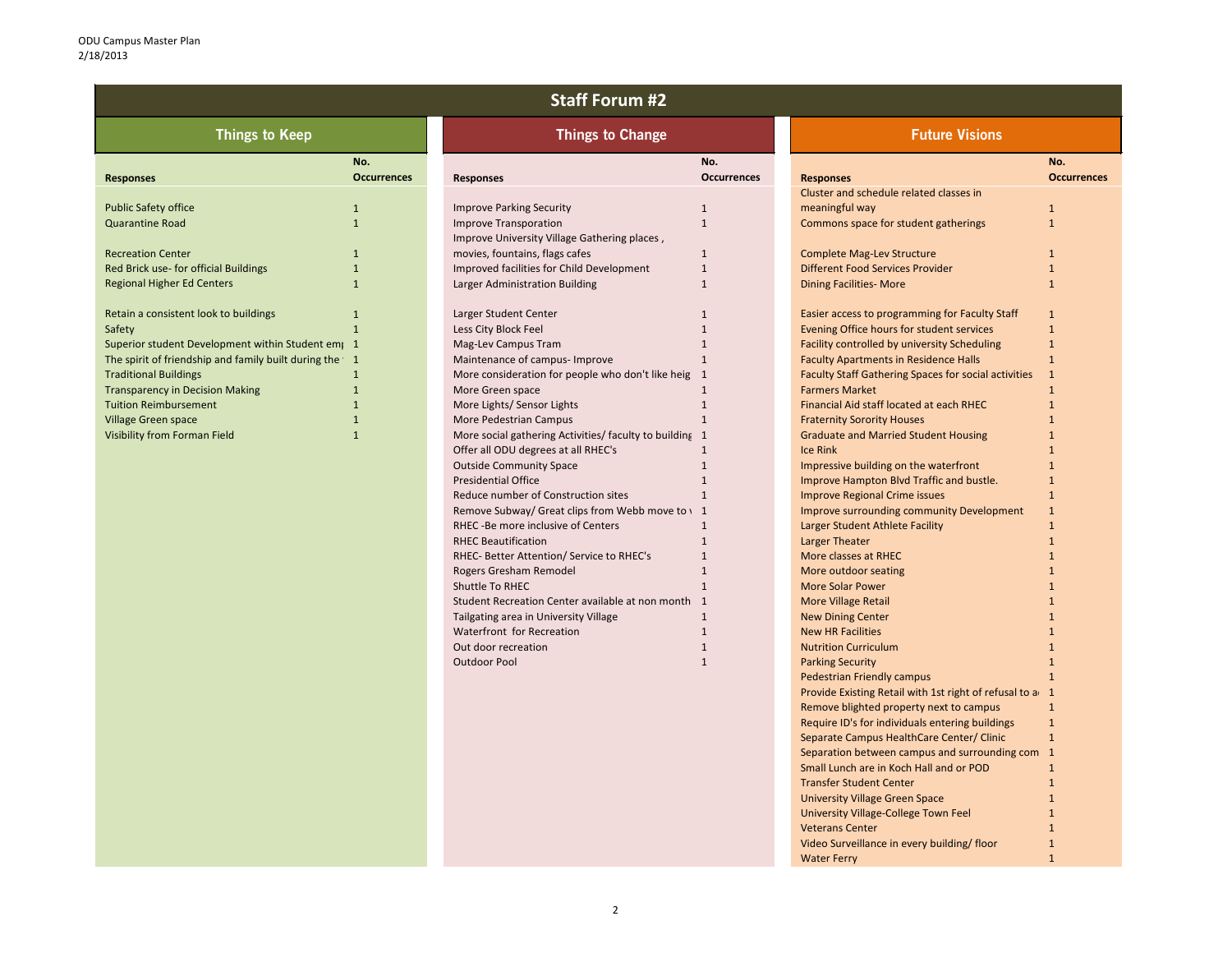| <b>Faculty Forum #1</b>                       |                           |                                                                                                  |                           |                                                                                                                                                 |                           |  |  |
|-----------------------------------------------|---------------------------|--------------------------------------------------------------------------------------------------|---------------------------|-------------------------------------------------------------------------------------------------------------------------------------------------|---------------------------|--|--|
| <b>Things to Keep</b>                         |                           | <b>Things to Change</b>                                                                          |                           | <b>Future Visions</b>                                                                                                                           |                           |  |  |
| <b>Responses</b>                              | No.<br><b>Occurrences</b> | <b>Responses</b>                                                                                 | No.<br><b>Occurrences</b> | <b>Responses</b>                                                                                                                                | No.<br><b>Occurrences</b> |  |  |
| Kaufman Mall                                  | 9                         |                                                                                                  |                           | <b>Convention Center/ Conference Center/ Meeting</b><br>Rooms/ Waterfront Venue for Weddings<br>Additional Student life space/Meeting space for | 9                         |  |  |
| Foreman Field/ Stadium                        | 5                         | Better Public Transit/ Light Rail                                                                | 13                        | student use<br>Better Shopping/ Greater Accessibility to Big Box<br>stores (Target Wal-Mart)/ Grocery/ Trader Joes                              | 4                         |  |  |
| Natural/Open Spaces/Green Spaces/Landscapes 5 |                           | <b>Adequate Parking</b><br>Attractive campus/ natural beauty/ Green Space/                       | 10                        | near campus<br>Pedestrian Bridge/ Tunnel / Walk over High-rise                                                                                  | 4                         |  |  |
| <b>ODU Seal</b>                               | $\overline{2}$            | More outdoor gardens<br>Campus Safety/ Security/ Surrounding                                     | 8                         | over Hampton Blvd.                                                                                                                              |                           |  |  |
| <b>Quarentine Road</b>                        | $\overline{2}$            | <b>Neighborhood Security</b>                                                                     | 6                         | <b>Performance Hall</b>                                                                                                                         |                           |  |  |
| <b>Student Diversity</b>                      | $\overline{2}$            | A better reflection of ODU Brand/Real Identity                                                   | $\overline{2}$            | <b>Adequate Parking/Larger Garages</b>                                                                                                          | $\overline{3}$            |  |  |
| <b>Clean Slate</b>                            | $\mathbf{1}$              | <b>Adequate Faculty Parking</b>                                                                  | $\overline{2}$            | Faculty housing on or near campus/ Housing for<br>visiting faculty                                                                              | 3                         |  |  |
| Great walkways                                | 1                         | Better Public outreach/ Improve Community<br>partnerships                                        | $\overline{2}$            | <b>Military Center</b>                                                                                                                          | 3                         |  |  |
| Lion Fountain                                 | 1                         | Capitalize on Waterfront/ More waterfront<br>spaces                                              | $\overline{2}$            | <b>Child Care</b>                                                                                                                               | $\overline{2}$            |  |  |
| Monarch Identity                              | $\mathbf{1}$              | Conference Center/ Flexible Ballroom Facility                                                    | $\overline{2}$            | Healthy Food choices on West side of campus/<br>Local food, Healthier Choices                                                                   | $\overline{2}$            |  |  |
|                                               |                           | More student Life Space/ Increased spaces for                                                    |                           |                                                                                                                                                 |                           |  |  |
| Museum                                        |                           | student learning Collaboration outside classroom                                                 | <sup>2</sup>              | <b>Light Rail</b>                                                                                                                               | 2                         |  |  |
| <b>Perry Learning Center</b>                  |                           | Performance hall w/ capacity for 2000                                                            |                           | <b>New Classroom space</b>                                                                                                                      | $\overline{2}$            |  |  |
| <b>Quality Live Programs</b>                  |                           | A port of entry onto campus/ Water Taxi                                                          |                           | New student Union/ Student Services building                                                                                                    | $\overline{2}$            |  |  |
| <b>Rollins Hall</b>                           |                           | <b>A&amp;L Building</b>                                                                          |                           | A port of entry to campus/ Water Taxi                                                                                                           |                           |  |  |
| The Quad                                      |                           | <b>Architectural Building Standards</b>                                                          |                           | <b>Bicycle Check-out program</b>                                                                                                                |                           |  |  |
| The TED                                       |                           | <b>Bigger Stadium</b>                                                                            |                           | <b>Capitalize on RHEC</b>                                                                                                                       |                           |  |  |
| <b>Theaters</b>                               |                           | <b>Charging Stations for Electric Vehicles</b><br>Convert neighborhood south of campus to a safe |                           | <b>Counseling Center</b>                                                                                                                        |                           |  |  |
| Williamsburge Lawn                            |                           | place<br>Crossing Hampton BLVD without worry of traffic-                                         |                           | <b>Decentralized Dining Venues</b>                                                                                                              |                           |  |  |
|                                               |                           | bridges?                                                                                         |                           | Desks and offices with wireless chargers                                                                                                        |                           |  |  |
|                                               |                           | Eliminate silo mentality                                                                         |                           | Fraternity/ Sorority Row                                                                                                                        |                           |  |  |
|                                               |                           | Faculty housing near campus                                                                      |                           | Hands on Technology Based Classroom space                                                                                                       |                           |  |  |
|                                               |                           | Improve Academic Region                                                                          |                           | History of ODU in pictures on campus                                                                                                            |                           |  |  |
|                                               |                           | Improve Athletics Region                                                                         |                           | <b>HR Buildings Consolidated</b>                                                                                                                |                           |  |  |
|                                               |                           | Improve Residence Region                                                                         |                           | <b>Improved Campus Marketing</b>                                                                                                                |                           |  |  |
|                                               |                           | Improved/ More lighting on campus                                                                |                           | <b>Improved Traffic patterns</b>                                                                                                                |                           |  |  |
|                                               |                           | <b>Residential Leaning Communities</b>                                                           |                           | Lab/Training Space                                                                                                                              |                           |  |  |
|                                               |                           | <b>Campus Main Entrance</b>                                                                      |                           | More campus shuttle stops                                                                                                                       |                           |  |  |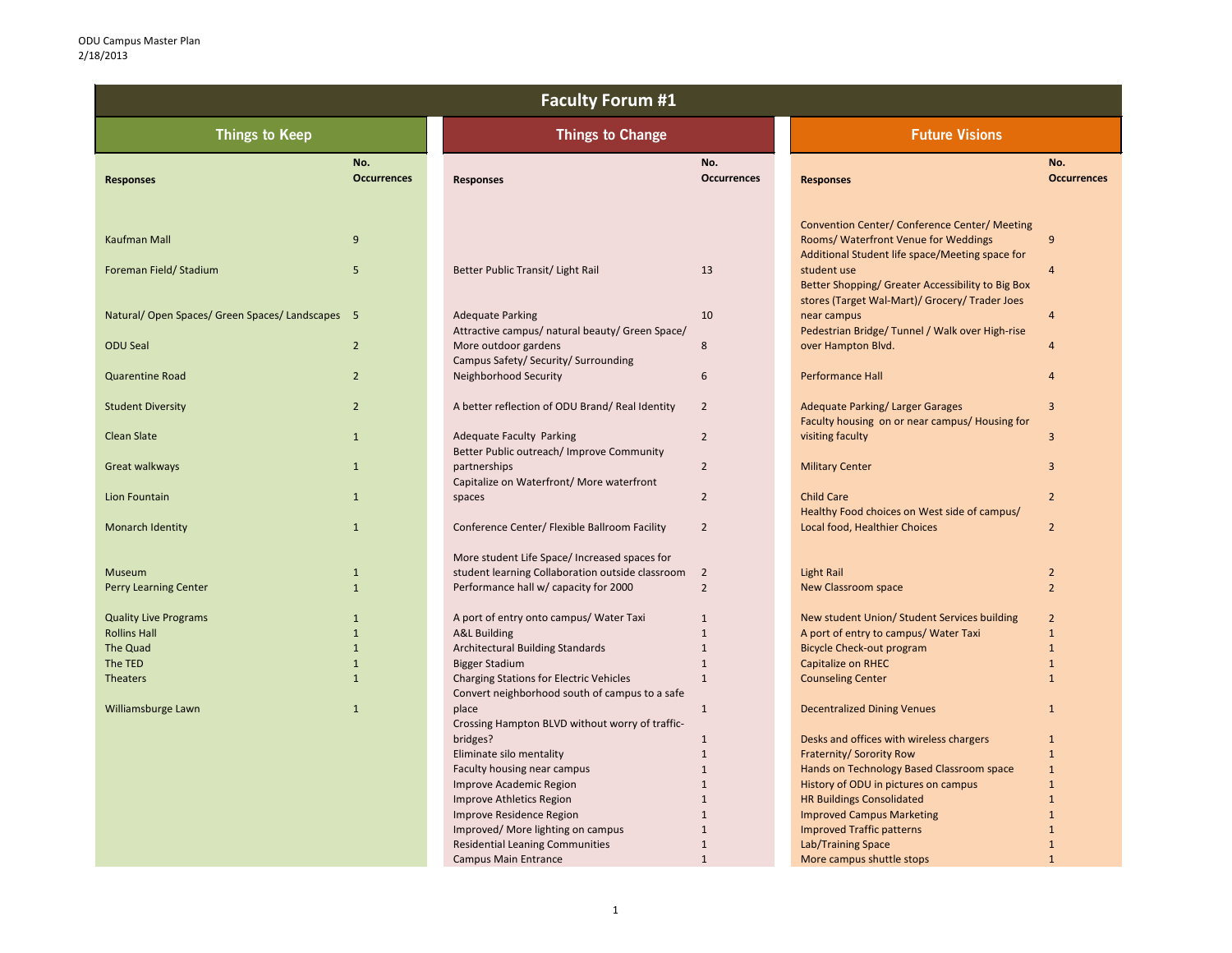| <b>Faculty Forum #1</b> |                           |                                                 |                           |                                                 |                           |  |  |
|-------------------------|---------------------------|-------------------------------------------------|---------------------------|-------------------------------------------------|---------------------------|--|--|
| <b>Things to Keep</b>   |                           | <b>Things to Change</b>                         |                           | <b>Future Visions</b>                           |                           |  |  |
| <b>Responses</b>        | No.<br><b>Occurrences</b> | <b>Responses</b>                                | No.<br><b>Occurrences</b> | <b>Responses</b>                                | No.<br><b>Occurrences</b> |  |  |
|                         |                           | More classes at VHEC                            |                           | More collaborative work spaces for staff        |                           |  |  |
|                         |                           | <b>More Residents Halls</b>                     |                           | More on campus Residence halls                  |                           |  |  |
|                         |                           | New admissions and visitor center               |                           | <b>More Practice rooms</b>                      |                           |  |  |
|                         |                           | <b>Newer Academic Buildings</b>                 |                           | <b>Movie Theater</b>                            |                           |  |  |
|                         |                           | Offer more classes at RHEC                      |                           | <b>Outdoor Classroom Spaces</b>                 |                           |  |  |
|                         |                           | Organic/ Local Food partnerships with area      |                           |                                                 |                           |  |  |
|                         |                           | farmers                                         | $\mathbf{1}$              | <b>Outdoor Classroom Spaces at VA Beach</b>     |                           |  |  |
|                         |                           |                                                 |                           | Provide privatized daycare-like "Kindercare" on |                           |  |  |
|                         |                           | Outdoor classroom / Amphitheater space          |                           | campus                                          |                           |  |  |
|                         |                           | <b>Remove HR</b>                                |                           | <b>Public Art</b>                               |                           |  |  |
|                         |                           | <b>Remove Monorail</b>                          |                           | Senior Living community adjacent to campus      |                           |  |  |
|                         |                           | Renovate Rollins and Spong                      | $\mathbf{1}$              | <b>Transit Hub</b>                              |                           |  |  |
|                         |                           |                                                 |                           |                                                 |                           |  |  |
|                         |                           | Set first floor above flood zone parking below  | $\mathbf{1}$              | VA Beach Student Center Space                   |                           |  |  |
|                         |                           |                                                 |                           | Wellness center combined with student health    |                           |  |  |
|                         |                           | Shared resources across boundaries              | $\overline{1}$            | services and counseling services                |                           |  |  |
|                         |                           |                                                 |                           |                                                 |                           |  |  |
|                         |                           | Strengthen awareness of RHEC given tunnel tolls | <sup>1</sup>              | <b>Working Monorail</b>                         |                           |  |  |
|                         |                           | <b>Underground City</b>                         |                           | Year round student art shop                     |                           |  |  |
|                         |                           | <b>Uniform Building Style</b>                   |                           |                                                 |                           |  |  |
|                         |                           | Use of Monorail                                 |                           |                                                 |                           |  |  |
|                         |                           | Webb Upgrade                                    |                           |                                                 |                           |  |  |
|                         |                           |                                                 |                           |                                                 |                           |  |  |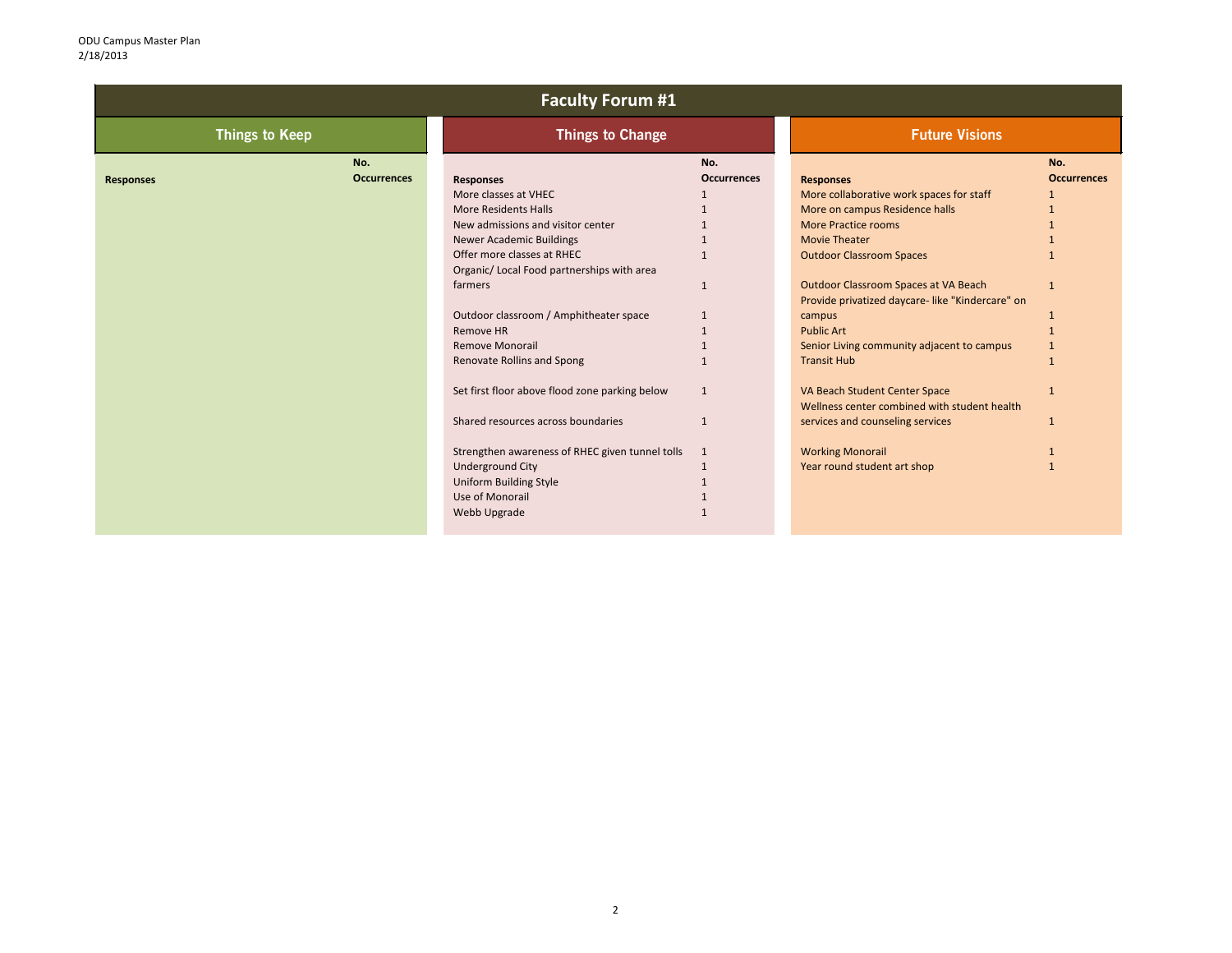| <b>Dept. Chairs</b>                               |                           |                                                                                                                              |                           |                                                                                                                                                                      |                                  |  |
|---------------------------------------------------|---------------------------|------------------------------------------------------------------------------------------------------------------------------|---------------------------|----------------------------------------------------------------------------------------------------------------------------------------------------------------------|----------------------------------|--|
| <b>Things to Keep</b>                             |                           | <b>Things to Change</b>                                                                                                      |                           | <b>Future Visions</b>                                                                                                                                                |                                  |  |
| <b>Responses</b>                                  | No.<br><b>Occurrences</b> | <b>Responses</b>                                                                                                             | No.<br><b>Occurrences</b> | <b>Responses</b>                                                                                                                                                     | No.<br><b>Occurrences</b>        |  |
| <b>Learning Commons</b>                           | 6                         | Classroom Space- New/ more/ Flexible/ Studio<br>type/Larger Health Science<br>Office space/ Faculty and Grad student/ Health | 12                        | Additional green space/gardens/ Landscaped<br>sitting area<br>Adequate Office space for full time faculty/ Office<br>Space that is conducive to research and student | 3                                |  |
| Green Space/ Open Space/ Gardens                  | $5\phantom{.}$            | <b>Science New</b>                                                                                                           | 7                         | interaction<br>Architectural Branding / Distinctive Buildings-                                                                                                       | 3                                |  |
| <b>Recreation/ Wellness Center</b>                | $\overline{3}$            | Large Meeting space Multi purpose Flexible space 6                                                                           |                           | <b>Traditional/ Contemporary</b><br>Connect campus across Hampton Blvd./ Mitigate                                                                                    | 3                                |  |
| <b>Art Gallery</b>                                | $\overline{2}$            | Research Space Quantity and Quality                                                                                          | 4                         | <b>Hampton Blvd Traffic</b><br>Additional Laboratory Space in Engineering/                                                                                           | 3                                |  |
| <b>Convocation Center</b><br><b>Goode Theater</b> | $\overline{2}$            | <b>Seminar Rooms</b><br>Lab space Quantity and Quality                                                                       |                           | Better Integrated teaching labs/ classrooms<br>Faculty in Residence/ Visitor Housing                                                                                 | $\overline{2}$<br>$\overline{2}$ |  |
| <b>Parking Facilities</b>                         |                           | Green Space/ Landscape                                                                                                       | 2                         | <b>Waterfront Development</b>                                                                                                                                        | $\overline{2}$                   |  |
| <b>Univeristy Village</b>                         |                           | Learning commons                                                                                                             | 2                         | <b>Additional Sculpture on Campus</b>                                                                                                                                |                                  |  |
| <b>Webb Center</b>                                |                           | Light Rail                                                                                                                   | $\overline{2}$            | <b>Bike Garages</b>                                                                                                                                                  |                                  |  |
|                                                   |                           | Link East and West Campus Bridge/overpass-                                                                                   |                           |                                                                                                                                                                      |                                  |  |
| <b>Borjos</b>                                     | $\mathbf{1}$              | Improve Hampton Blvd. Traffic, sound                                                                                         | $\overline{2}$            | <b>Campus Chapel</b>                                                                                                                                                 |                                  |  |
| <b>Dining Opportunities</b>                       | $\mathbf{1}$              | River Access/ Waterfront                                                                                                     | $\overline{2}$            | <b>Classroom Space</b><br>Computer Sciences integrated into 1 teaching /                                                                                             |                                  |  |
| <b>Flexible Classrooms</b>                        | $\mathbf{1}$              | <b>Accessible Parking</b>                                                                                                    | 1                         | research facility                                                                                                                                                    |                                  |  |
| <b>Kaufman Mall</b>                               | $\mathbf{1}$              | <b>Build Planned New Education building</b>                                                                                  | $\mathbf{1}$              | Continue with atrium glass fronts of buildings                                                                                                                       | 1                                |  |
|                                                   |                           | <b>Campus Gateway Entrance</b>                                                                                               |                           | Discontinue use of Orange Brick on Campus                                                                                                                            |                                  |  |
|                                                   |                           | Centralize admissions and student services                                                                                   | $\mathbf{1}$              | <b>Faculty Club</b>                                                                                                                                                  |                                  |  |
|                                                   |                           | Development of East Campus-Student space                                                                                     |                           | High-rise buildings                                                                                                                                                  |                                  |  |
|                                                   |                           | <b>Faculty Club</b>                                                                                                          |                           | Large Theater Concert hall                                                                                                                                           |                                  |  |
|                                                   |                           | Graduate student Space                                                                                                       |                           | <b>Light Rail</b>                                                                                                                                                    |                                  |  |
|                                                   |                           | <b>Greater Sense of cleanliness</b>                                                                                          |                           | Lion Sculpture as branding                                                                                                                                           |                                  |  |
|                                                   |                           | Heath Science Larger Teaching Labs                                                                                           |                           | <b>Mass Media Production Facility</b>                                                                                                                                |                                  |  |
|                                                   |                           | Improve South neighborhood                                                                                                   |                           | Modified Mag Lev to Raised pedestrian walk                                                                                                                           |                                  |  |
|                                                   |                           | Lab spaces for undergraduate sciences<br>Labs New - Health Science                                                           |                           | <b>New Chemistry Building</b><br>New Undergraduate Lab and Prep space                                                                                                |                                  |  |
|                                                   |                           | Modernize, Instrumentation                                                                                                   |                           | Parking Garages at edge of campus                                                                                                                                    |                                  |  |
|                                                   |                           | More storage space for offices                                                                                               |                           | Seminar rooms                                                                                                                                                        |                                  |  |
|                                                   |                           | Multi media center                                                                                                           |                           | Teaching in Residence halls                                                                                                                                          |                                  |  |
|                                                   |                           |                                                                                                                              |                           | University Village - improve diversity of                                                                                                                            |                                  |  |
|                                                   |                           | <b>Recreation Center</b>                                                                                                     |                           | businesses                                                                                                                                                           |                                  |  |
|                                                   |                           | Remove HR buildings                                                                                                          |                           | Add lion on East Side of Hampton                                                                                                                                     |                                  |  |
|                                                   |                           | <b>Remove MGB</b>                                                                                                            |                           |                                                                                                                                                                      |                                  |  |
|                                                   |                           | Renovate Kaufman Hall                                                                                                        |                           |                                                                                                                                                                      |                                  |  |
|                                                   |                           | Research space/ infrastructure                                                                                               |                           |                                                                                                                                                                      |                                  |  |
|                                                   |                           | Social spaces throughout campus- interior and                                                                                |                           |                                                                                                                                                                      |                                  |  |
|                                                   |                           | exterior                                                                                                                     |                           |                                                                                                                                                                      |                                  |  |
|                                                   |                           | <b>Student Housing</b>                                                                                                       |                           |                                                                                                                                                                      |                                  |  |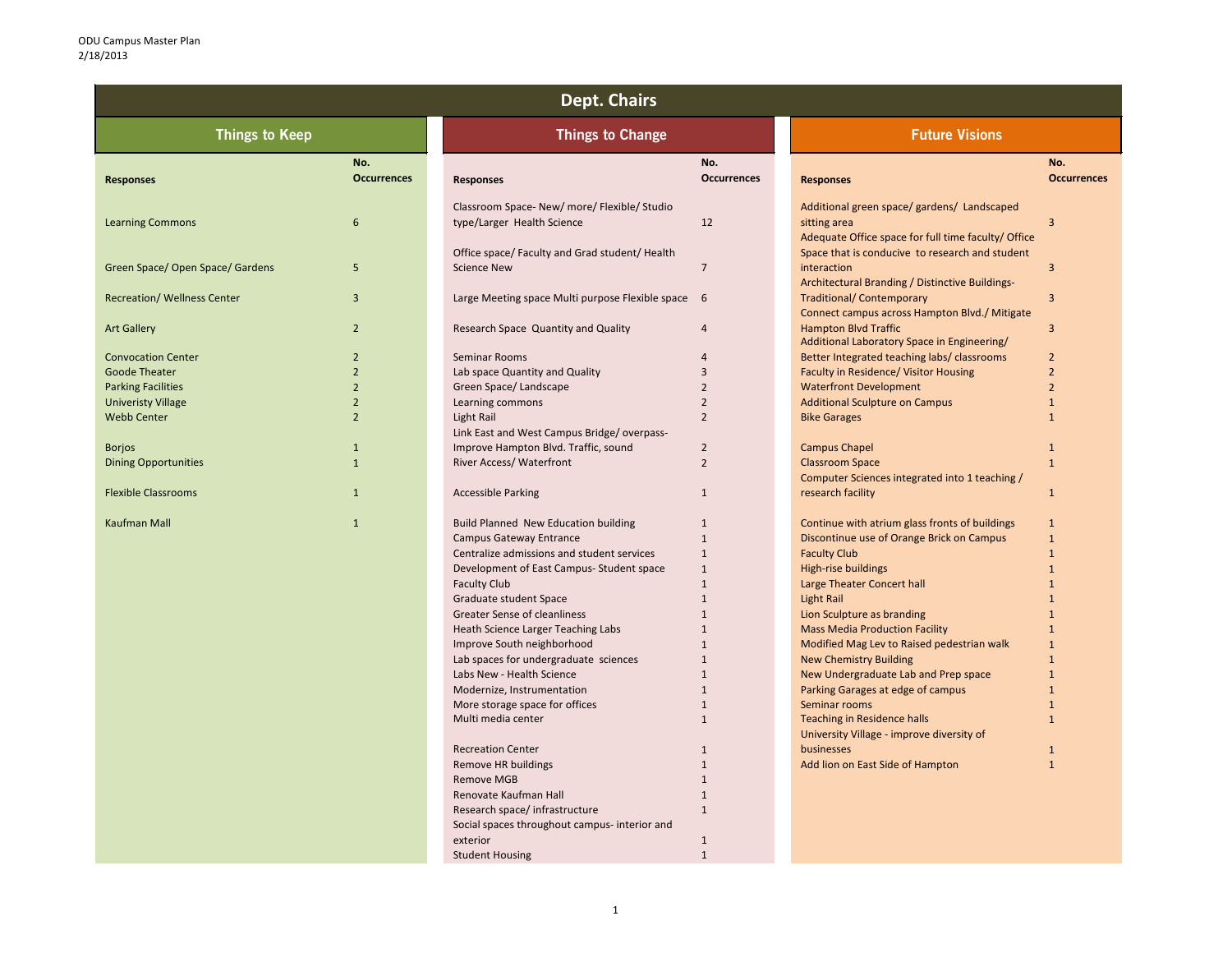**No. Occurrences**

|                       |                           | <b>Dept. Chairs</b>                                                                         |                           |                  |                       |
|-----------------------|---------------------------|---------------------------------------------------------------------------------------------|---------------------------|------------------|-----------------------|
| <b>Things to Keep</b> |                           | <b>Things to Change</b>                                                                     |                           |                  | <b>Future Visions</b> |
| <b>Responses</b>      | No.<br><b>Occurrences</b> | <b>Responses</b>                                                                            | No.<br><b>Occurrences</b> | <b>Responses</b> |                       |
|                       |                           | <b>Student Meeting Space</b><br>Student spaces in every building<br><b>Taller Buildings</b> |                           |                  |                       |
|                       |                           |                                                                                             |                           |                  |                       |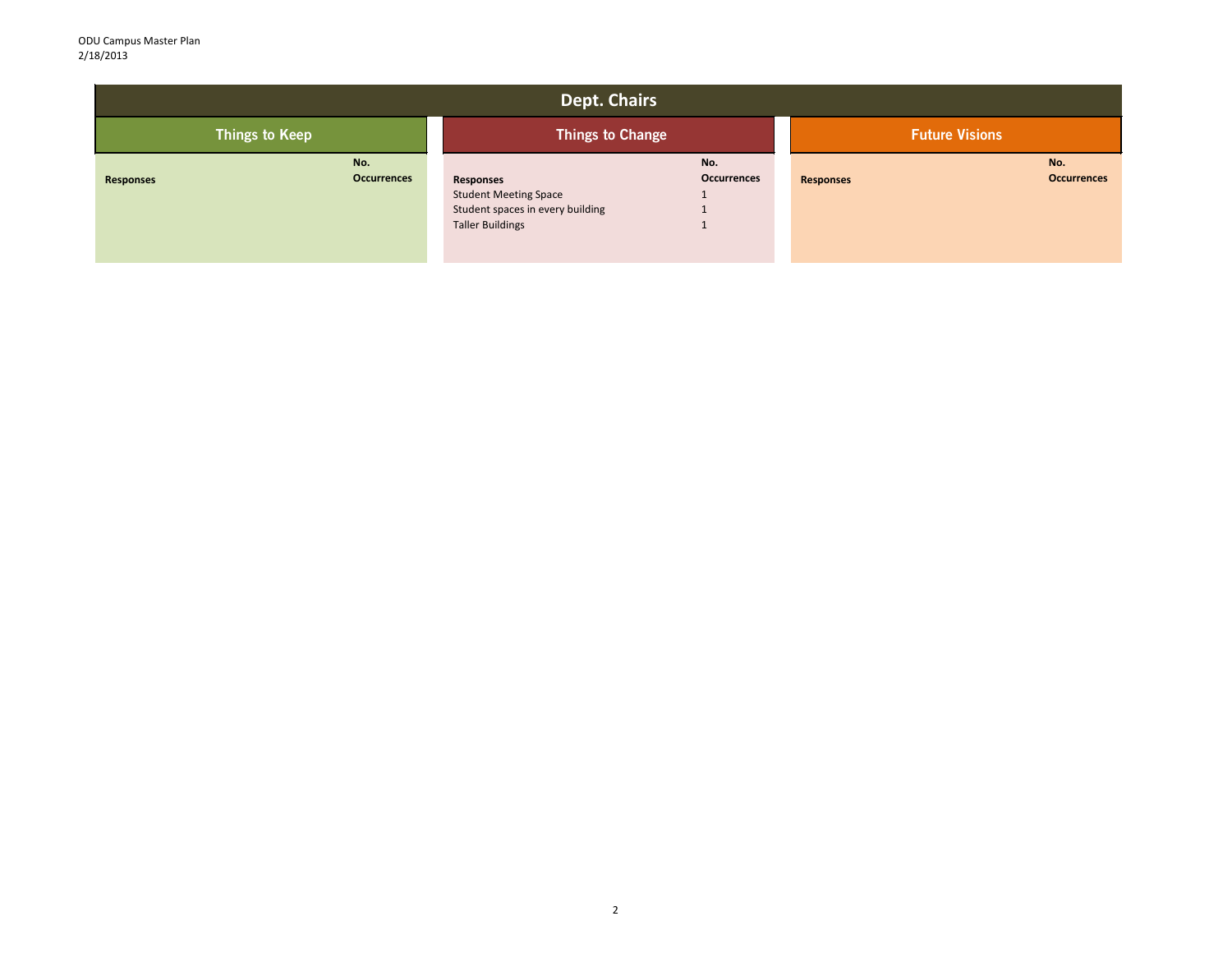| No.                |
|--------------------|
| <b>Occurrences</b> |

| <b>Board of Visitor Retreat</b>     |                           |                                      |                           |                                                           |                 |  |  |
|-------------------------------------|---------------------------|--------------------------------------|---------------------------|-----------------------------------------------------------|-----------------|--|--|
| <b>Things to Keep</b>               |                           | <b>Things to Change</b>              |                           | <b>Future Visions</b>                                     |                 |  |  |
| <b>Responses</b>                    | No.<br><b>Occurrences</b> | <b>Responses</b>                     | No.<br><b>Occurrences</b> |                                                           | No.<br>Occurrer |  |  |
| <b>Foreman Field</b>                | $\mathbf{1}$              | Facades of buildings                 | $\mathbf{1}$              | Adding Fraternity/ Sorority / Service organization<br>Row |                 |  |  |
| Kaufman mall                        | $\mathbf{1}$              | Monorail-Remove                      | $\mathbf{1}$              | <b>Attractive Sea Wall</b>                                |                 |  |  |
| Lion Fountain                       | $\mathbf{1}$              | Organization of surface parking lots | $\mathbf{1}$              | Campus "Architecture"                                     | $\mathbf{1}$    |  |  |
| <b>ODU Seal</b>                     | $\mathbf{1}$              | <b>Rogers and Greshim Buildings</b>  | $\mathbf{1}$              | <b>Campus Entrance/ Gateway</b>                           | $\mathbf{1}$    |  |  |
|                                     |                           |                                      |                           | Event Drop of and Pick up zones throughout                |                 |  |  |
| Perry Library                       | $\mathbf{1}$              | Spong hall has no current usefulness | $\mathbf{1}$              | campus                                                    |                 |  |  |
| Preserve the "Brick Field" as field | $\mathbf{1}$              | Webb Center Is confusing             | $\mathbf{1}$              | Housing outside the academic core                         | $\mathbf 1$     |  |  |
| The Ted                             | $\mathbf{1}$              |                                      |                           | <b>Light Rail Access</b>                                  | $\mathbf{1}$    |  |  |
| <b>Walkable Campus</b>              | $\mathbf{1}$              |                                      |                           | Light Rail to Navel Base                                  | $\mathbf{1}$    |  |  |
| Waterfront                          | $\mathbf{1}$              |                                      |                           | More walkable Residential Streets                         | $\mathbf{1}$    |  |  |
| <b>Web Center Experience</b>        | $\mathbf{1}$              |                                      |                           |                                                           |                 |  |  |
| <b>Williamsburg Green</b>           | $\mathbf{1}$              |                                      |                           |                                                           |                 |  |  |
|                                     |                           |                                      |                           |                                                           |                 |  |  |
|                                     |                           |                                      |                           |                                                           |                 |  |  |
|                                     |                           |                                      |                           |                                                           |                 |  |  |
|                                     |                           |                                      |                           |                                                           |                 |  |  |
|                                     |                           |                                      |                           |                                                           |                 |  |  |
|                                     |                           |                                      |                           |                                                           |                 |  |  |
|                                     |                           |                                      |                           |                                                           |                 |  |  |
|                                     |                           |                                      |                           |                                                           |                 |  |  |
|                                     |                           |                                      |                           |                                                           |                 |  |  |
|                                     |                           |                                      |                           |                                                           |                 |  |  |
|                                     |                           |                                      |                           |                                                           |                 |  |  |
|                                     |                           |                                      |                           |                                                           |                 |  |  |
|                                     |                           |                                      |                           |                                                           |                 |  |  |
|                                     |                           |                                      |                           |                                                           |                 |  |  |
|                                     |                           |                                      |                           |                                                           |                 |  |  |
|                                     |                           |                                      |                           |                                                           |                 |  |  |
|                                     |                           |                                      |                           |                                                           |                 |  |  |
|                                     |                           |                                      |                           |                                                           |                 |  |  |
|                                     |                           |                                      |                           |                                                           |                 |  |  |
|                                     |                           |                                      |                           |                                                           |                 |  |  |
|                                     |                           |                                      |                           |                                                           |                 |  |  |
|                                     |                           |                                      |                           |                                                           |                 |  |  |
|                                     |                           |                                      |                           |                                                           |                 |  |  |
|                                     |                           |                                      |                           |                                                           |                 |  |  |
|                                     |                           |                                      |                           |                                                           |                 |  |  |
|                                     |                           |                                      |                           |                                                           |                 |  |  |
|                                     |                           |                                      |                           |                                                           |                 |  |  |
|                                     |                           |                                      |                           |                                                           |                 |  |  |
|                                     |                           |                                      |                           |                                                           |                 |  |  |
|                                     |                           |                                      |                           |                                                           |                 |  |  |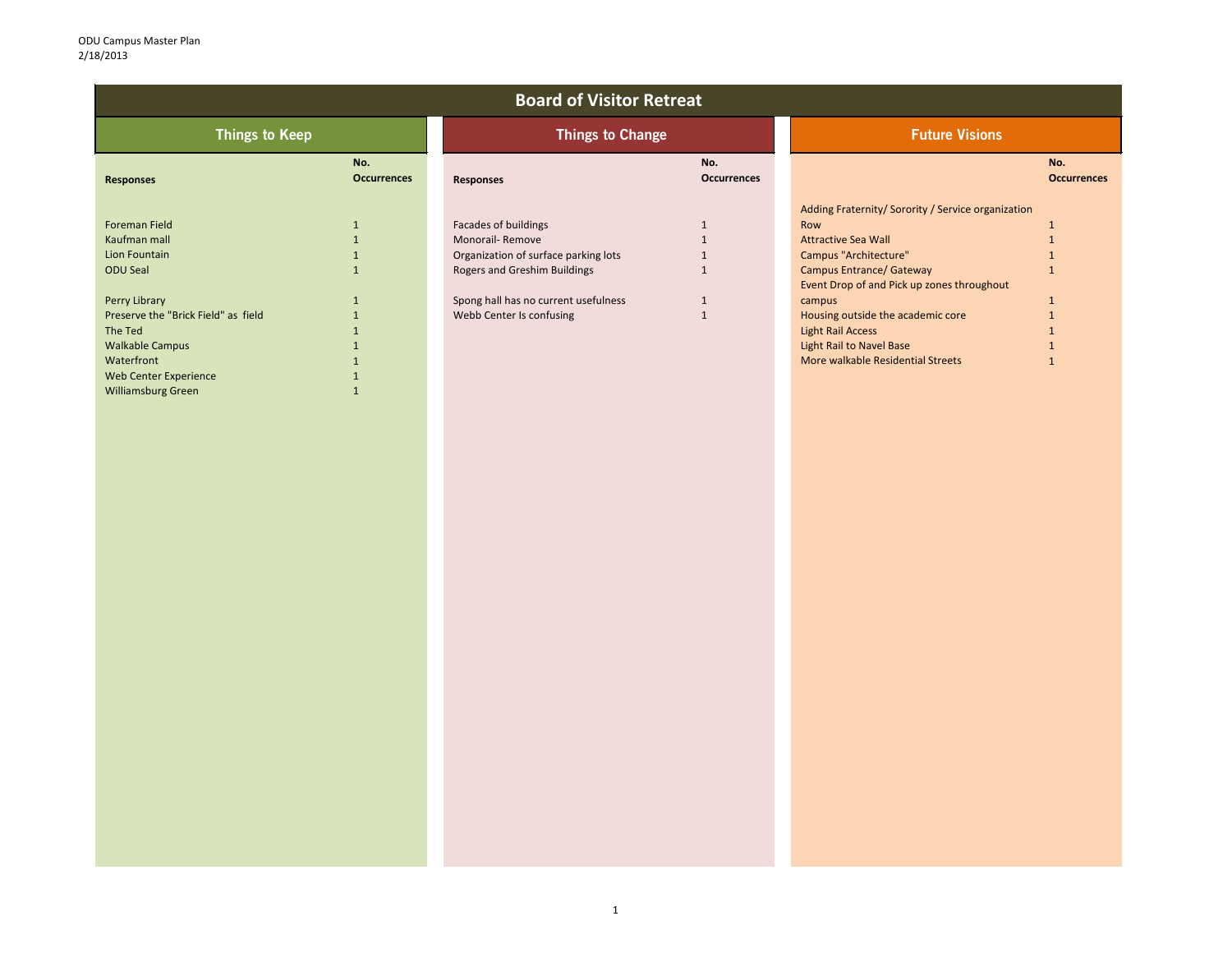| <b>Things to Keep</b>         |                           | <b>Things to Change</b>                    |                           | <b>Future Visions</b>                         |                           |
|-------------------------------|---------------------------|--------------------------------------------|---------------------------|-----------------------------------------------|---------------------------|
| <b>Responses</b>              | No.<br><b>Occurrences</b> | <b>Responses</b>                           | No.<br><b>Occurrences</b> | <b>Responses</b>                              | No.<br><b>Occurrences</b> |
| <b>Webb Center</b>            | $\overline{A}$            | Not enough parking                         | 5 <sub>o</sub>            | <b>Ballroom/ Meeting/ Event Space</b>         | $\overline{2}$            |
| <b>Kaufman Hall</b>           | $\overline{3}$            | Housing / Freshman housing                 | 3                         | Larger study Rooms in Student union           | 2                         |
| Lion Foutain                  | 3                         | <b>Public Transportation</b>               | 2                         | Marina Development/ Deep water Access         | 2                         |
| Borjo                         | $\overline{2}$            | Renovate Gresham, Rogers and Powhatan      | 2                         | More Faculty/ Staff                           |                           |
| Quad                          | 2                         | 49th Street near Gresham/Rogers            |                           | Restaurants                                   |                           |
| <b>Ted Center</b>             | $\overline{2}$            | Aramark                                    |                           | Skyway/ bridge over Hampton Blvd.             | $\overline{2}$            |
| <b>Whitehurst Beach Area</b>  | $\overline{2}$            | <b>Expand SRC</b>                          |                           | <b>Better food/ Farmers produce</b>           |                           |
| 21st Street                   |                           | Flow of traffic during events              |                           | <b>Bigger SRC</b>                             |                           |
| Lion's Den                    |                           | <b>Football Stadium</b>                    |                           | Bike path/ Pedestrian walkways separated      |                           |
| Monarch Way                   |                           | More lawn sapce                            |                           | <b>Bike Racks- More</b>                       |                           |
| Monorail                      |                           | No elevators in Village Apartments         |                           | Childcare                                     |                           |
| <b>ODU SEAL</b>               |                           | No ovens in the Quad                       |                           | <b>Electric Vehicle Charging Station</b>      |                           |
| Perry Library                 |                           | SafeRide                                   |                           | <b>Extended Waterfront Beach</b>              |                           |
| <b>PODS</b>                   | $\mathbf{1}$              |                                            | $\mathbf{1}$              |                                               |                           |
|                               |                           | Shuttle bus- more frequent                 |                           | <b>Faculty Housing</b>                        |                           |
| Ponds by Oceanography         | $\mathbf{1}$              | Space between Monarch Way and the District | $\mathbf{1}$              | <b>Ferry Terminal</b>                         |                           |
| <b>Recreation Center</b>      | $\mathbf{1}$              | <b>Staffing</b>                            | $\mathbf{1}$              | <b>Fix Monorail</b>                           |                           |
| Spong and Rollins Hall        | $\mathbf{1}$              | Webb is too congested                      | $\mathbf 1$               | <b>Graduate Student Housing</b>               |                           |
| <b>Study Room/ Cyber Loft</b> | $\mathbf{1}$              |                                            |                           | <b>Grocery Store/ Better Shopping</b>         | $\mathbf 1$               |
| The Baron Gordon Art Gallery  |                           |                                            |                           | Humans answering Univ. telephone main line.   | 1                         |
| <b>Williamsburg Lawn</b>      |                           |                                            |                           | <b>Learning Communities</b>                   | 1                         |
|                               |                           |                                            |                           | More Bike Share options                       |                           |
|                               |                           |                                            |                           | More club/ rec sports practice fields         |                           |
|                               |                           |                                            |                           | More garden areas                             |                           |
|                               |                           |                                            |                           | More student recognition                      |                           |
|                               |                           |                                            |                           | New building at Virginia Beach- more research |                           |
|                               |                           |                                            |                           | <b>Norfolk Mermaid</b>                        |                           |
|                               |                           |                                            |                           | ODU's own Peninsula facility                  |                           |
|                               |                           |                                            |                           | Pier                                          |                           |
|                               |                           |                                            |                           | Shuttle Bus to Light Rail                     |                           |
|                               |                           |                                            |                           | <b>Taller Parking Garages</b>                 |                           |
|                               |                           |                                            |                           | Temporary Faculty Housing (affordable)        |                           |
|                               |                           |                                            |                           | <b>Waterfront Community Center</b>            |                           |
|                               |                           |                                            |                           |                                               |                           |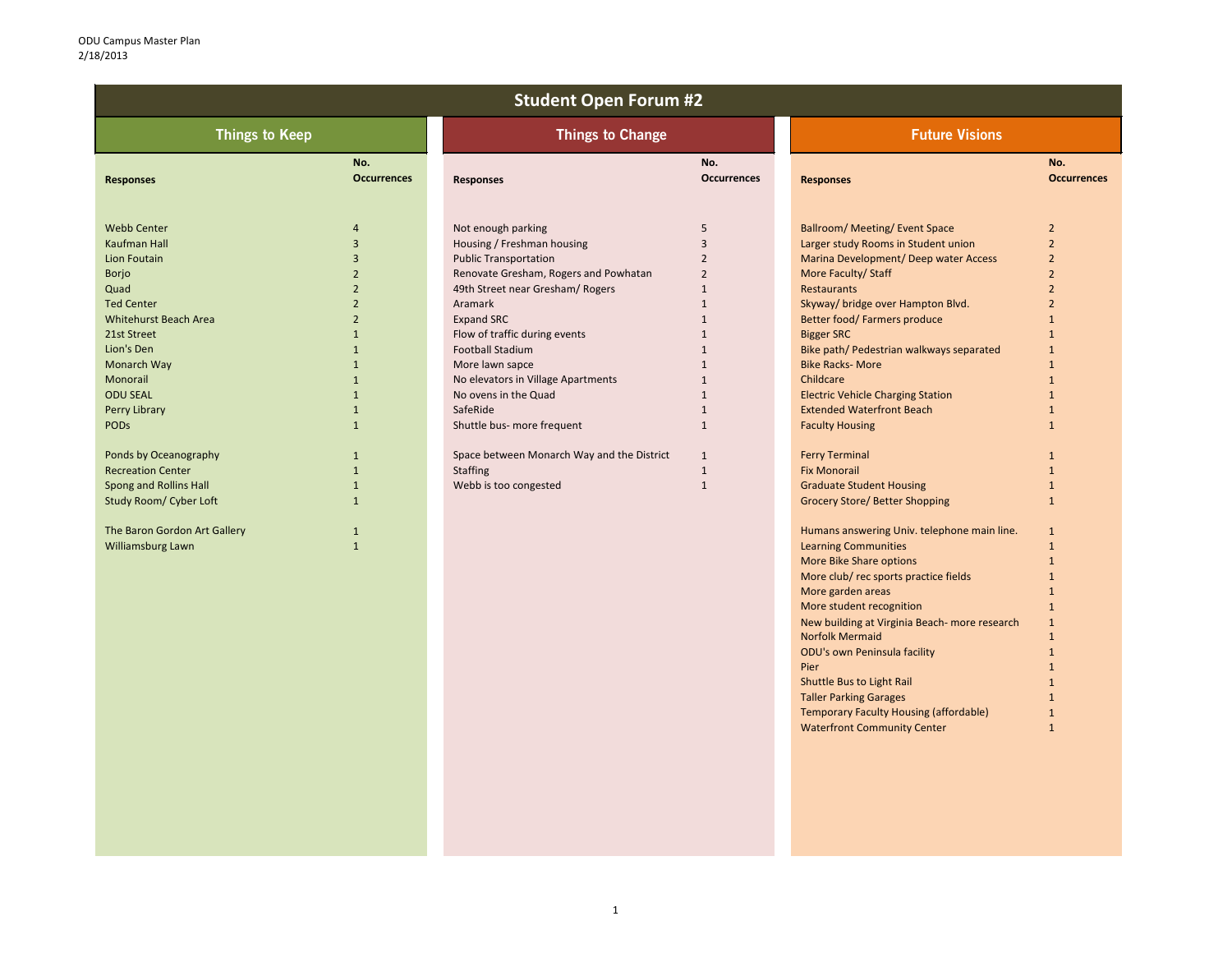| No.                |  |
|--------------------|--|
| <b>Occurrences</b> |  |

| nd residence hall,         |   |  |
|----------------------------|---|--|
| cilities, smaller          |   |  |
| enter, Open                |   |  |
| rts, cookouts,             |   |  |
| $\frac{1}{2}$ ing pool $-$ |   |  |
| students will              |   |  |
| edestrian traffic          | 7 |  |
|                            |   |  |
| RT light rail              |   |  |
| <b>pton to Norfolk</b>     |   |  |
| on, More transit           |   |  |
| ass schedule               | 7 |  |
|                            |   |  |
|                            |   |  |
| onference center,          |   |  |
| ng space for               |   |  |
| ents                       | 6 |  |
|                            |   |  |
|                            | 5 |  |
|                            |   |  |
|                            |   |  |
|                            |   |  |
|                            |   |  |
|                            |   |  |

| <b>Things to Keep</b><br><b>Things to Change</b><br><b>Future Visions</b><br>No.<br>No.<br>No.<br><b>Occurrences</b><br><b>Occurrences</b><br><b>Occurre</b><br><b>Responses</b><br><b>Responses</b><br>Recreation - Add another gym and residence hall,<br>Ice rink, Additional recreation facilities, smaller<br>satellite gyms, New recreation center, Open<br>space Outdoor hangouts for sports, cookouts,<br>Crossing Hampton Blvd./Improve link between<br>etc., Recreation Outdoor swimming pool -<br>University Village and the main part of campus/<br>Olympic size, Skating park so the students will<br>16<br>Reduce Traffic on Hampton<br>stop their antics in the way of pedestrian traffic<br>16<br>7<br>Transit- Access to city centers, HRT light rail<br>Parking needs to be expanded so that it is<br>through Ghent, campus, up Hampton to Norfolk<br>cheaper, more accessible and more available,<br>Naval Station, Light rail connection, More transit<br>More dedicated faculty parking<br>hubs, Public transit linkage w/class schedule<br>16<br>10<br>7<br>Add a visitor/ welcome center, Admissions<br>(Rollins Hall)- presentation space, welcome area,<br>Ballroom for social functions, Conference center,<br>meeting space, Enhance admissions building to<br>auditorium for 600, More meeting space for<br>8<br>excite interested and new students<br>commuting and campus constiuents<br>$6\phantom{1}6$<br>9<br>spirit for Athletics Programs<br>Mag lev- Fix or remove<br><b>Military center</b><br>6<br>9<br>5<br>Campus Edges-Amplify the beautiful waterfront,<br>Better utilization of west border - visibility to and<br>from water, closer ties to surrounding<br>neighborhoods, Differentiate campus from rest of<br>area - "know you are on campus", Increase safety<br>on campus perimeter, Create buffers between<br>Classroom Adaptable classrooms to new<br>the university and the surrounding<br>technology, Add better classroom equipment,<br>neighborhoods, Need clearly defined campus<br>More classroom space and smaller classes,<br>Innovative classrooms, not lecture style<br>borders<br>5<br>8 | <b>Faculty Forum #2</b>                                                                                                                                                                                                             |  |  |  |  |  |  |  |
|-------------------------------------------------------------------------------------------------------------------------------------------------------------------------------------------------------------------------------------------------------------------------------------------------------------------------------------------------------------------------------------------------------------------------------------------------------------------------------------------------------------------------------------------------------------------------------------------------------------------------------------------------------------------------------------------------------------------------------------------------------------------------------------------------------------------------------------------------------------------------------------------------------------------------------------------------------------------------------------------------------------------------------------------------------------------------------------------------------------------------------------------------------------------------------------------------------------------------------------------------------------------------------------------------------------------------------------------------------------------------------------------------------------------------------------------------------------------------------------------------------------------------------------------------------------------------------------------------------------------------------------------------------------------------------------------------------------------------------------------------------------------------------------------------------------------------------------------------------------------------------------------------------------------------------------------------------------------------------------------------------------------------------------------------------------------------------------------------------------------------------------------------------|-------------------------------------------------------------------------------------------------------------------------------------------------------------------------------------------------------------------------------------|--|--|--|--|--|--|--|
|                                                                                                                                                                                                                                                                                                                                                                                                                                                                                                                                                                                                                                                                                                                                                                                                                                                                                                                                                                                                                                                                                                                                                                                                                                                                                                                                                                                                                                                                                                                                                                                                                                                                                                                                                                                                                                                                                                                                                                                                                                                                                                                                                       |                                                                                                                                                                                                                                     |  |  |  |  |  |  |  |
|                                                                                                                                                                                                                                                                                                                                                                                                                                                                                                                                                                                                                                                                                                                                                                                                                                                                                                                                                                                                                                                                                                                                                                                                                                                                                                                                                                                                                                                                                                                                                                                                                                                                                                                                                                                                                                                                                                                                                                                                                                                                                                                                                       | <b>Responses</b>                                                                                                                                                                                                                    |  |  |  |  |  |  |  |
|                                                                                                                                                                                                                                                                                                                                                                                                                                                                                                                                                                                                                                                                                                                                                                                                                                                                                                                                                                                                                                                                                                                                                                                                                                                                                                                                                                                                                                                                                                                                                                                                                                                                                                                                                                                                                                                                                                                                                                                                                                                                                                                                                       | Green spaces on campus, Lots of trees, Open<br>space, Ample areas for recreation and open<br>outdoor spaces, use regional plants landscaping,<br>Ample areas for recreation and open outdoor<br>spaces, Landscape, flowers, benches |  |  |  |  |  |  |  |
|                                                                                                                                                                                                                                                                                                                                                                                                                                                                                                                                                                                                                                                                                                                                                                                                                                                                                                                                                                                                                                                                                                                                                                                                                                                                                                                                                                                                                                                                                                                                                                                                                                                                                                                                                                                                                                                                                                                                                                                                                                                                                                                                                       | Lion statue/ Fountain                                                                                                                                                                                                               |  |  |  |  |  |  |  |
|                                                                                                                                                                                                                                                                                                                                                                                                                                                                                                                                                                                                                                                                                                                                                                                                                                                                                                                                                                                                                                                                                                                                                                                                                                                                                                                                                                                                                                                                                                                                                                                                                                                                                                                                                                                                                                                                                                                                                                                                                                                                                                                                                       | Kaufman mall<br>Foreman Field/ Sports Programs, Sports School                                                                                                                                                                       |  |  |  |  |  |  |  |
|                                                                                                                                                                                                                                                                                                                                                                                                                                                                                                                                                                                                                                                                                                                                                                                                                                                                                                                                                                                                                                                                                                                                                                                                                                                                                                                                                                                                                                                                                                                                                                                                                                                                                                                                                                                                                                                                                                                                                                                                                                                                                                                                                       | Rresidential Areas Integrated like at University<br>Village, Residential campus, residential<br>neighborhoods on Campus, Residential quad,<br>residential spaces-expanded                                                           |  |  |  |  |  |  |  |
| Transit Light Rail- Poor mass transit services and<br>support - no benches/shelters for buses, More<br>Safty 49th street slower MPH, more crosswalks<br>marked, A safe way to walk to your car after<br>shuttles, Transit system from garages to academic<br>buildings, Better transit access, transportation<br>classes that end after dark, Add more lighting to<br>$\overline{5}$<br>system integrated into the local transit<br>8<br>campus, additional security                                                                                                                                                                                                                                                                                                                                                                                                                                                                                                                                                                                                                                                                                                                                                                                                                                                                                                                                                                                                                                                                                                                                                                                                                                                                                                                                                                                                                                                                                                                                                                                                                                                                                  | A vibrant Webb Center, Expanded, Remodeled                                                                                                                                                                                          |  |  |  |  |  |  |  |
| Signage A true, mobile, robust wayfinding<br>system/ Branding-Increased use of school colors<br>More classrooms based on good pedagogy, not<br>on lectures, More collaborative classrooms, more<br>and insignia, More regular/consistent use of<br>banners we already have along Hampton Blvd.<br>larger classrooms<br>6<br>4<br>$\overline{4}$                                                                                                                                                                                                                                                                                                                                                                                                                                                                                                                                                                                                                                                                                                                                                                                                                                                                                                                                                                                                                                                                                                                                                                                                                                                                                                                                                                                                                                                                                                                                                                                                                                                                                                                                                                                                       | Diverse student population                                                                                                                                                                                                          |  |  |  |  |  |  |  |
| Student Center-A premium student center/union 4<br>5<br>Flooding<br>$\overline{4}$                                                                                                                                                                                                                                                                                                                                                                                                                                                                                                                                                                                                                                                                                                                                                                                                                                                                                                                                                                                                                                                                                                                                                                                                                                                                                                                                                                                                                                                                                                                                                                                                                                                                                                                                                                                                                                                                                                                                                                                                                                                                    | <b>ODU Seal</b>                                                                                                                                                                                                                     |  |  |  |  |  |  |  |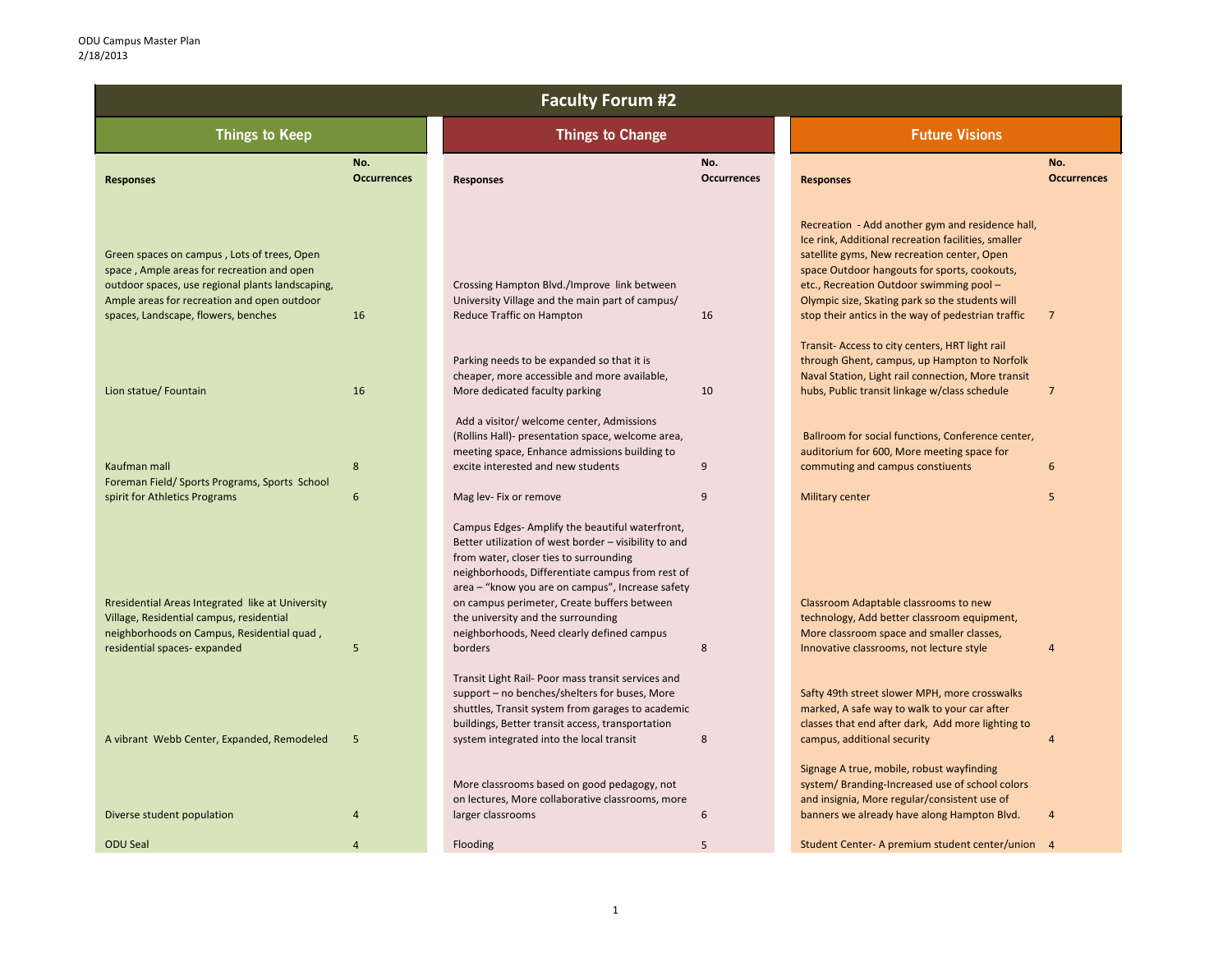| <b>Faculty Forum #2</b>                                                                |                           |                                                                                                                                                    |                           |                                                                                                                                                                                                        |                           |  |
|----------------------------------------------------------------------------------------|---------------------------|----------------------------------------------------------------------------------------------------------------------------------------------------|---------------------------|--------------------------------------------------------------------------------------------------------------------------------------------------------------------------------------------------------|---------------------------|--|
| <b>Things to Keep</b>                                                                  |                           | <b>Things to Change</b>                                                                                                                            |                           | <b>Future Visions</b>                                                                                                                                                                                  |                           |  |
| <b>Responses</b>                                                                       | No.<br><b>Occurrences</b> | <b>Responses</b>                                                                                                                                   | No.<br><b>Occurrences</b> | <b>Responses</b>                                                                                                                                                                                       | No.<br><b>Occurrences</b> |  |
| <b>Stong libraries</b>                                                                 | 4                         | Classroom availability, scheduling, set up so<br>students and faculty can talk, w/n Chesapeake<br>buildings                                        | 4                         | Building Character Beautiful building space, ODU<br>brick branding                                                                                                                                     | 3                         |  |
|                                                                                        |                           | Better use of space, Better use of library empty                                                                                                   |                           | Commercial- A small commercial district with<br>easy access that includes retail, bank, grocery<br>store, pharmacy etc., Grocery store in University<br>Village, Add supermarket, entertainment, movie |                           |  |
| Williamsburg Lawn<br>ARTS- Cultural centre; theaters, integrated                       | 4                         | space, buildings too small, poorly planned<br>Conference and hotels, facilities at student union,<br>Conferencene Add a ballroom either to Webb or | 3                         | theater, bowling alley, restaurants, etc.                                                                                                                                                              | 3                         |  |
| interface between community and school                                                 | 3                         | TEDD for more elegant functions                                                                                                                    | 3                         | Crosswalk/ Walkway over Hampton Blvd.<br>Waterfront Access to the water for all of us, not<br>just dorm, Riverfront area: cool funky,                                                                  | 3                         |  |
| Research & graduate program strengths,<br>Research buildings expanded, Strong research |                           | green energy policy, Reduce carbon footprint,                                                                                                      |                           | bakery/café/ice cream shop with outdoor tables,<br>Waterfront village: stores, restaurants, etc. at                                                                                                    |                           |  |
| opportunities                                                                          | 3                         | add recycling bins next to every trash can                                                                                                         | 3                         | Whitehurst beach                                                                                                                                                                                       | 3                         |  |
| <b>BAL</b>                                                                             | $\overline{2}$            | <b>Build upwards</b>                                                                                                                               | 2                         | A proper faculty club                                                                                                                                                                                  | $\overline{2}$            |  |
| Brick wall around the campus                                                           | 2                         | Campus directory                                                                                                                                   | 2                         | <b>Concert Hall</b>                                                                                                                                                                                    | 2                         |  |
| Business partnerships wit the community                                                | $\overline{2}$            | Clear entrances to ODU campus                                                                                                                      | 2                         | Dining Add better/more food choices                                                                                                                                                                    | $\overline{2}$            |  |
| <b>Recreation Center</b>                                                               | $\overline{2}$            | Dining Expand eating areas including sit down<br>café in campus buildings                                                                          | $\overline{2}$            | Entertainment Bowling alley, movie theater, laser<br>tag - all housed within the student center                                                                                                        | 2                         |  |
| Strong support system for international students                                       |                           | Faculty Expand faculty get together place -<br>faculty club/bar                                                                                    | 2                         | Flooding and make campus more flood resistant                                                                                                                                                          |                           |  |
| Technology in classrooms - stay at the cutting                                         |                           |                                                                                                                                                    |                           | Gateway- Better visuals that say "Welcome to                                                                                                                                                           |                           |  |
| edge & ability to develop                                                              | 2                         | Get rid of Koch Hall<br>HE Centers - capitalize on market and enhance                                                                              | $\overline{2}$            | ODU" in some way<br>HE centers should be intellectualy, conceptually<br>connected to Norfolk campus/represent bases of                                                                                 | $\overline{2}$            |  |
|                                                                                        |                           | offerings, full service, Maximize the resources at                                                                                                 |                           | operation as outreach to other communities in                                                                                                                                                          |                           |  |
| <b>TED- Convocation Center</b>                                                         | $\overline{2}$            | the regional HE centers                                                                                                                            | $\overline{2}$            | the MSA                                                                                                                                                                                                | $\overline{2}$            |  |
| Waterfront-Pier/Ocean/ports/shipping-                                                  |                           | Meeting areas in each building (conference                                                                                                         |                           | Housing Graduate housing, International student                                                                                                                                                        |                           |  |
| graduate and research problems                                                         | 2                         | rooms)                                                                                                                                             | $\overline{2}$            | housing                                                                                                                                                                                                | 2                         |  |
|                                                                                        |                           | More student commons spaces in academic<br>buildings, Need for study spaces similar to the                                                         |                           |                                                                                                                                                                                                        |                           |  |
| <b>Rollins/Spong Architecture</b>                                                      | $\overline{2}$            | Learning Commons and student services center                                                                                                       | $\overline{2}$            | Lecture- A large hall for visiting lectures                                                                                                                                                            | $\overline{2}$            |  |
|                                                                                        |                           | Need a 750 seat concert hall Performance                                                                                                           |                           | Recreation Perimeter walking trail, Running/bike                                                                                                                                                       |                           |  |
| <b>Better parking</b>                                                                  | $\mathbf{1}$              | facilities                                                                                                                                         | $\overline{2}$            | paths around and through campus                                                                                                                                                                        | 2                         |  |
| Center for civic engagement                                                            | $\mathbf{1}$              | Open space Outside spaces for people to meet,<br>talk and enjoy the weather, cookout                                                               | 2                         | Childcare- Additional child care space with<br>options dedicated lactation spaces                                                                                                                      |                           |  |
|                                                                                        |                           |                                                                                                                                                    |                           |                                                                                                                                                                                                        |                           |  |
| Centralized graduate programs                                                          | $\mathbf{1}$              | Safty-More lighting, More public safety presence 2                                                                                                 |                           | Accessibility Modernized disabled ramps or more<br>accessibility to buildings for disabled persons                                                                                                     | $\mathbf{1}$              |  |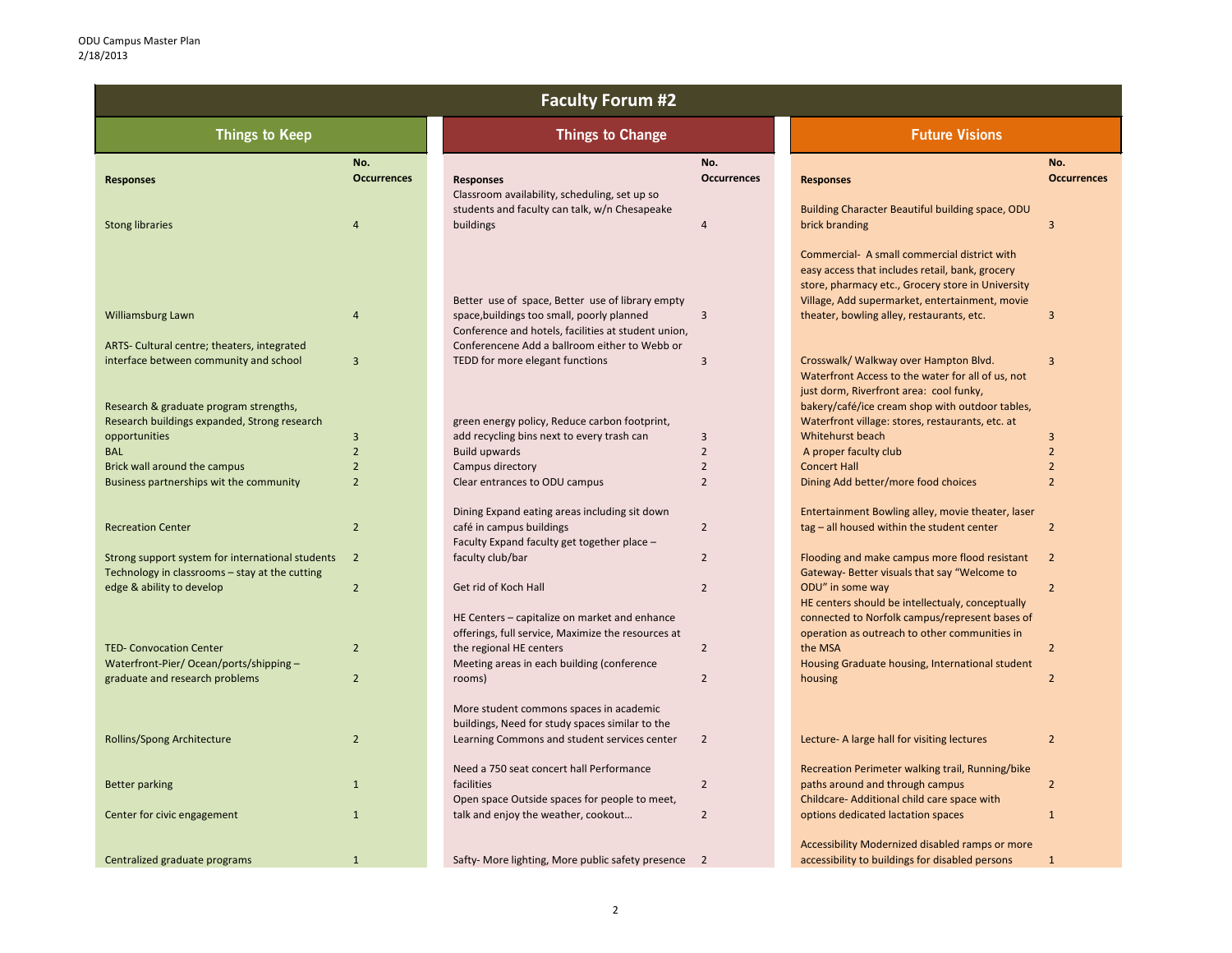|                                                       |                    | <b>Faculty Forum #2</b>                               |                    |                                                       |                    |  |
|-------------------------------------------------------|--------------------|-------------------------------------------------------|--------------------|-------------------------------------------------------|--------------------|--|
| <b>Things to Keep</b>                                 |                    | <b>Things to Change</b>                               |                    | <b>Future Visions</b>                                 |                    |  |
|                                                       | No.                |                                                       | No.                |                                                       | No.                |  |
| <b>Responses</b>                                      | <b>Occurrences</b> | <b>Responses</b>                                      | <b>Occurrences</b> | <b>Responses</b>                                      | <b>Occurrences</b> |  |
|                                                       |                    | Signage - Create clear, innovate signage for          |                    |                                                       |                    |  |
| Constituent organizations such as HACE, AUA &         |                    | navigating the campus, make use of technology         |                    | Add an atrium between the student success             |                    |  |
| women's caucus                                        |                    | to navigate the campus grounds                        | $\overline{2}$     | center and the back of the library.                   |                    |  |
| Dental hygiene care facility, physical health         |                    | Sports 'High level' football; better to stay regional | -2                 | Adequate research space                               |                    |  |
| <b>Engaged campus</b>                                 |                    | Adaptable classrooms to new technology                | -1                 | admissions                                            |                    |  |
| Engineering & health sciences areas which are         |                    |                                                       |                    |                                                       |                    |  |
| strong                                                |                    | Branding identity - what we are known for             | $\mathbf{1}$       | <b>Bell or clock tower</b>                            |                    |  |
| Excited alumni - proud to be monarchs                 |                    | Character-More dynamic architecture                   | -1                 | Cleanliness and good maintenance                      |                    |  |
|                                                       |                    |                                                       |                    | Clearly identifiable advising centers in each         |                    |  |
| Fraternity rock                                       |                    | Closer nightlife for students                         | 1                  | college                                               |                    |  |
| Good faculty dining room                              |                    | Create compact campus                                 | $\mathbf{1}$       | Commons in all building - dorms, colleges             |                    |  |
|                                                       |                    | Eliminate the light rail and the titantron in the     |                    |                                                       |                    |  |
| Great employment opportunities on campus              | 1                  | football stadium                                      | $\mathbf{1}$       | Directories/campus maps                               |                    |  |
| Hampton Blvd as Center                                |                    | Fix the paw prints                                    | -1                 | <b>Extend the wall</b>                                |                    |  |
|                                                       |                    | Get rid of "idea fusion" - never caught on and        |                    |                                                       |                    |  |
| Make this the City's cultural center                  | $\mathbf 1$        | confusing                                             | $\mathbf{1}$       | Faculty dorms/temporary lodging                       |                    |  |
| Many significant buildings each dedicated to a        |                    | International students and international faculty      |                    | Flexible buiding plans - ability to easily repurpose  |                    |  |
| discipline - business, chemistry, biology             |                    | staff support                                         | -1                 | space                                                 |                    |  |
| Movement and talking/energy                           |                    | Lactation rooms for nursing mothers                   |                    | Funding opportunities with gov't/military             |                    |  |
| Oceanography/Fine Arts flourishing                    |                    | Less construction                                     |                    | Gardens                                               |                    |  |
| Partnership with Hampton road leadership              |                    |                                                       |                    |                                                       |                    |  |
| (Norfolk, Va Beach)                                   | $\mathbf{1}$       | Less crime in surrounding areas                       | $\mathbf{1}$       | <b>Green Wind/solar energy</b>                        |                    |  |
|                                                       |                    |                                                       |                    | HE-Allow professors or faculty to teach               |                    |  |
| <b>Quarantine Road</b>                                |                    | Make buildings more adaptable to growth and           | -1                 | from/work from Higher Ed Centers or<br>telecommute    |                    |  |
|                                                       |                    | change                                                |                    | HE Second building in Virginia Beach for Health       |                    |  |
| <b>ROTC &amp; military connections</b>                | $\mathbf{1}$       | Military outreach - a center                          | $\mathbf{1}$       | Science                                               |                    |  |
|                                                       |                    |                                                       |                    |                                                       |                    |  |
| Should be merged with RVMS                            |                    | More logical co-location of spaces and services       | 1                  | HE Update equipment at the Higher Ed Center           |                    |  |
| Significant library infrastructure to include         |                    |                                                       |                    |                                                       |                    |  |
| building and electronic access, consistent with       |                    |                                                       |                    |                                                       |                    |  |
| electronic changes                                    | $\mathbf{1}$       | More outside groups to come to serve the campus 1     |                    | Health Sciences - More Health Science programs, o 1   |                    |  |
| Social science research which taps the immediate      |                    |                                                       |                    |                                                       |                    |  |
| <b>ODU</b> community                                  |                    | More research spaces, less surface parking            | 1                  | Health Sciences Move college of HS into the mall w 1  |                    |  |
| spaces for students to hang out                       |                    | More town/gown events                                 | $\mathbf{1}$       | Local neighborhoods - clean up, do not let student 1  |                    |  |
| <b>Student learning commons</b>                       |                    | more walkable campus                                  | $\mathbf{1}$       | Logical layouts for walkways                          |                    |  |
| Student population that represents City's             |                    |                                                       |                    |                                                       |                    |  |
| population                                            |                    | Move administrative offices in Rollins to main part 1 |                    | Music or art project rooms in dorms                   |                    |  |
| University Village, especially if it encourages small |                    |                                                       |                    |                                                       |                    |  |
| businesses rather than chains                         | $\mathbf{1}$       | Multiple use buildings that can be used by all acad 1 |                    | Need more 'activity time'                             |                    |  |
|                                                       |                    | Need more transportation links to different parts c 1 |                    | New buildings that meet the needs                     |                    |  |
|                                                       |                    | Need to do more with the waterfront to make a de 1    |                    | ODU radio station/TV channel to connect with con 1    |                    |  |
|                                                       |                    | Opportunities for engagement with the communit 1      |                    | Parking Removal of 43rd street parking lot            |                    |  |
|                                                       |                    | Provide more outdoor shaded areas                     |                    | Remove Residence halls over 30 years old              |                    |  |
|                                                       |                    | Reduce noise - air handlers                           |                    | Student services- A separate building space for stu 1 |                    |  |